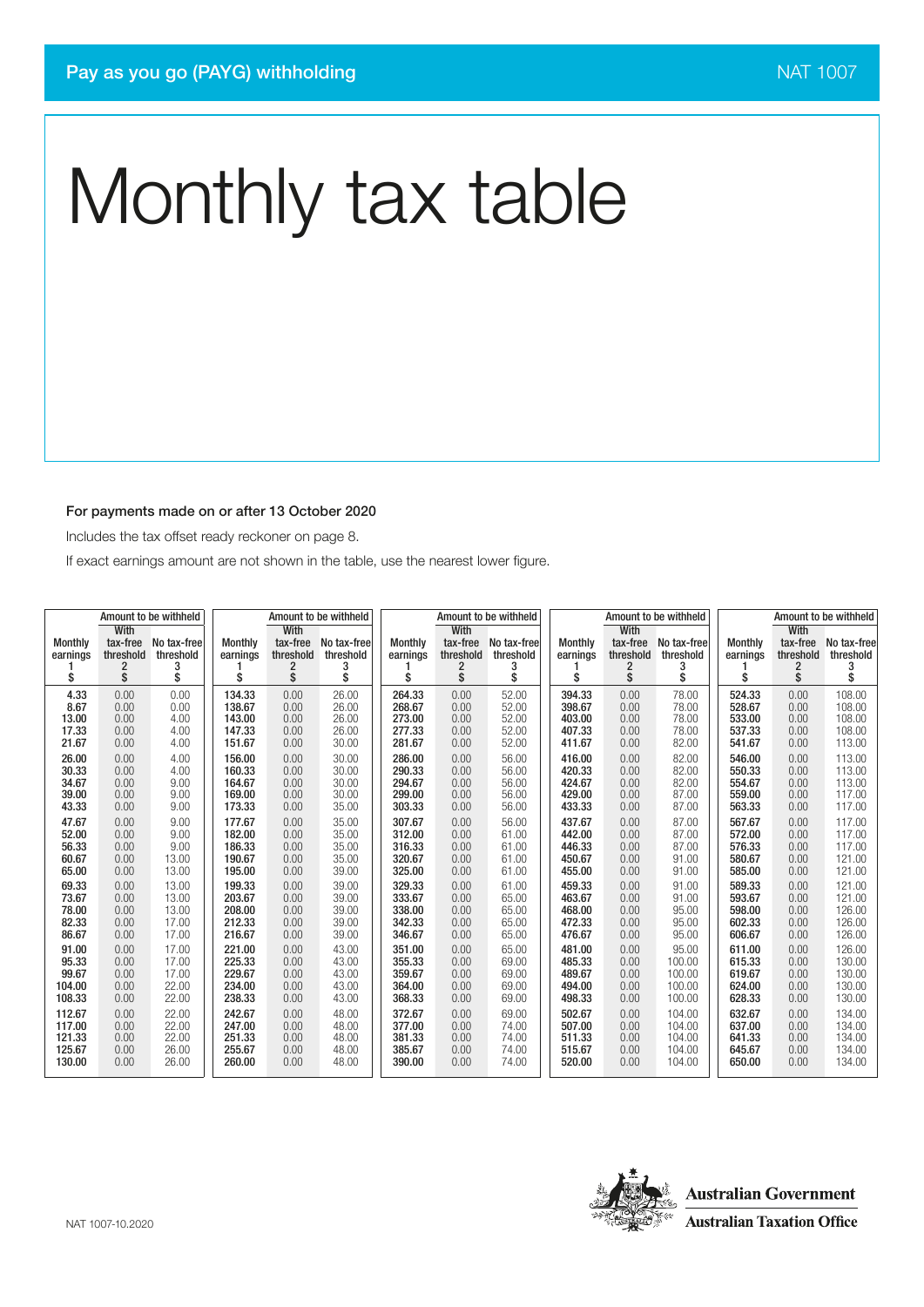| Amount to be withheld<br>With |                | Amount to be withheld<br>With |                      |                | Amount to be withheld<br>With |                      |                |                  | With                 | Amount to be withheld | Amount to be withheld<br>With |                      |                  |                      |
|-------------------------------|----------------|-------------------------------|----------------------|----------------|-------------------------------|----------------------|----------------|------------------|----------------------|-----------------------|-------------------------------|----------------------|------------------|----------------------|
| <b>Monthly</b>                | tax-free       | No tax-free                   | Monthly              |                | tax-free No tax-free          | Monthly              | tax-free       | No tax-free      | Monthly              |                       | tax-free No tax-free          | Monthly              |                  | tax-free No tax-free |
| earnings                      | threshold<br>2 | threshold<br>3                | earnings<br>ı        | threshold<br>2 | threshold<br>3                | earnings<br>в        | threshold<br>2 | threshold<br>з   | earnings             | threshold<br>2        | threshold<br>3                | earnings             | threshold<br>2   | threshold<br>з       |
| \$                            | \$             | \$                            | \$                   | \$             | \$                            | \$                   | \$             | \$               | \$                   | \$                    | \$                            | \$                   | \$               | \$                   |
| 654.33<br>658.67              | 0.00<br>0.00   | 139.00<br>139.00              | 1,022.67<br>1,027.00 | 0.00<br>0.00   | 225.00<br>225.00              | 1,391.00<br>1,395.33 | 0.00<br>0.00   | 312.00<br>312.00 | 1,759.33<br>1,763.67 | 39.00<br>39.00        | 394.00<br>394.00              | 2,127.67<br>2,132.00 | 130.00<br>134.00 | 477.00<br>477.00     |
| 663.00                        | 0.00           | 139.00                        | 1,031.33             | 0.00           | 225.00                        | 1,399.67             | 0.00           | 312.00           | 1,768.00             | 39.00                 | 394.00                        | 2,136.33             | 134.00           | 477.00               |
| 667.33<br>671.67              | 0.00<br>0.00   | 139.00<br>143.00              | 1,035.67<br>1,040.00 | 0.00<br>0.00   | 225.00<br>230.00              | 1,404.00<br>1,408.33 | 0.00<br>0.00   | 312.00<br>316.00 | 1,772.33<br>1,776.67 | 43.00<br>43.00        | 399.00<br>399.00              | 2,140.67<br>2,145.00 | 134.00<br>139.00 | 477.00<br>481.00     |
| 676.00                        | 0.00           | 143.00                        | 1,044.33             | 0.00           | 230.00                        | 1,412.67             | 0.00           | 316.00           | 1,781.00             | 43.00                 | 399.00                        | 2,149.33             | 139.00           | 481.00               |
| 680.33<br>684.67              | 0.00<br>0.00   | 143.00<br>143.00              | 1,048.67<br>1,053.00 | 0.00<br>0.00   | 230.00<br>230.00              | 1,417.00<br>1,421.33 | 0.00<br>0.00   | 316.00<br>316.00 | 1,785.33<br>1,789.67 | 43.00<br>43.00        | 399.00<br>403.00              | 2,153.67<br>2,158.00 | 139.00<br>143.00 | 481.00<br>481.00     |
| 689.00                        | 0.00           | 147.00                        | 1,057.33             | 0.00           | 234.00                        | 1,425.67             | 0.00           | 321.00           | 1,794.00             | 48.00                 | 403.00                        | 2,162.33             | 143.00           | 481.00               |
| 693.33<br>697.67              | 0.00<br>0.00   | 147.00<br>147.00              | 1,061.67<br>1,066.00 | 0.00<br>0.00   | 234.00<br>234.00              | 1,430.00<br>1,434.33 | 0.00<br>0.00   | 321.00<br>321.00 | 1,798.33<br>1,802.67 | 48.00<br>48.00        | 403.00<br>403.00              | 2,166.67<br>2,171.00 | 143.00<br>143.00 | 485.00<br>485.00     |
| 702.00                        | 0.00           | 147.00                        | 1,070.33             | 0.00           | 234.00                        | 1,438.67             | 0.00           | 321.00           | 1,807.00             | 48.00                 | 403.00                        | 2,175.33             | 147.00           | 485.00               |
| 706.33<br>710.67              | 0.00<br>0.00   | 152.00<br>152.00              | 1,074.67<br>1,079.00 | 0.00<br>0.00   | 234.00<br>238.00              | 1,443.00<br>1,447.33 | 0.00<br>0.00   | 321.00<br>325.00 | 1,811.33<br>1,815.67 | 48.00<br>48.00        | 407.00<br>407.00              | 2,179.67<br>2,184.00 | 147.00<br>147.00 | 485.00<br>485.00     |
| 715.00                        | 0.00           | 152.00                        | 1,083.33             | 0.00           | 238.00                        | 1,451.67             | 0.00           | 325.00           | 1,820.00             | 52.00                 | 407.00                        | 2,188.33             | 152.00           | 490.00               |
| 719.33<br>723.67              | 0.00<br>0.00   | 152.00<br>152.00              | 1,087.67<br>1,092.00 | 0.00<br>0.00   | 238.00<br>238.00              | 1,456.00<br>1,460.33 | 0.00<br>0.00   | 325.00<br>325.00 | 1,824.33<br>1,828.67 | 52.00<br>52.00        | 407.00<br>412.00              | 2,192.67<br>2,197.00 | 152.00<br>152.00 | 490.00<br>490.00     |
| 728.00                        | 0.00           | 156.00                        | 1,096.33             | 0.00           | 243.00                        | 1,464.67             | 0.00           | 329.00           | 1,833.00             | 52.00                 | 412.00                        | 2,201.33             | 152.00           | 490.00               |
| 732.33<br>736.67              | 0.00<br>0.00   | 156.00<br>156.00              | 1,100.67<br>1,105.00 | 0.00<br>0.00   | 243.00<br>243.00              | 1,469.00<br>1,473.33 | 0.00<br>0.00   | 329.00<br>329.00 | 1,837.33<br>1,841.67 | 52.00<br>56.00        | 412.00<br>412.00              | 2,205.67<br>2,210.00 | 156.00<br>156.00 | 494.00<br>494.00     |
| 741.00                        | 0.00           | 156.00                        | 1,109.33             | 0.00           | 243.00                        | 1,477.67             | 0.00           | 329.00           | 1,846.00             | 56.00                 | 412.00                        | 2,214.33             | 156.00           | 494.00               |
| 745.33<br>749.67              | 0.00<br>0.00   | 160.00<br>160.00              | 1.113.67<br>1,118.00 | 0.00<br>0.00   | 247.00<br>247.00              | 1,482.00<br>1,486.33 | 0.00<br>0.00   | 334.00<br>334.00 | 1,850.33<br>1,854.67 | 56.00<br>56.00        | 416.00<br>416.00              | 2,218.67<br>2,223.00 | 160.00<br>160.00 | 494.00<br>494.00     |
| 754.00<br>758.33              | 0.00<br>0.00   | 160.00<br>160.00              | 1,122.33<br>1,126.67 | 0.00<br>0.00   | 247.00<br>247.00              | 1,490.67<br>1,495.00 | 0.00<br>0.00   | 334.00<br>334.00 | 1,859.00<br>1,863.33 | 56.00<br>61.00        | 416.00<br>416.00              | 2,227.33<br>2,231.67 | 160.00<br>160.00 | 498.00<br>498.00     |
| 762.67                        | 0.00           | 165.00                        | 1,131.00             | 0.00           | 251.00                        | 1,499.33             | 0.00           | 338.00           | 1,867.67             | 61.00                 | 420.00                        | 2,236.00             | 165.00           | 498.00               |
| 767.00                        | 0.00           | 165.00                        | 1,135.33             | 0.00           | 251.00                        | 1,503.67             | 0.00           | 338.00           | 1,872.00             | 61.00                 | 420.00                        | 2,240.33<br>2.244.67 | 165.00           | 503.00               |
| 771.33<br>775.67              | 0.00<br>0.00   | 165.00<br>165.00              | 1,139.67<br>1,144.00 | 0.00<br>0.00   | 251.00<br>251.00              | 1,508.00<br>1,512.33 | 0.00<br>0.00   | 338.00<br>338.00 | 1,876.33<br>1,880.67 | 61.00<br>61.00        | 420.00<br>420.00              | 2,249.00             | 165.00<br>169.00 | 503.00<br>503.00     |
| 780.00                        | 0.00           | 169.00                        | 1,148.33             | 0.00           | 251.00                        | 1,516.67             | 0.00           | 338.00           | 1,885.00             | 61.00                 | 420.00                        | 2,253.33             | 169.00           | 507.00               |
| 784.33<br>788.67              | 0.00<br>0.00   | 169.00<br>169.00              | 1,152.67<br>1,157.00 | 0.00<br>0.00   | 256.00<br>256.00              | 1,521.00<br>1,525.33 | 0.00<br>0.00   | 342.00<br>342.00 | 1,889.33<br>1,893.67 | 65.00<br>65.00        | 425.00<br>425.00              | 2,257.67<br>2,262.00 | 169.00<br>169.00 | 507.00<br>507.00     |
| 793.00<br>797.33              | 0.00<br>0.00   | 169.00<br>169.00              | 1,161.33<br>1,165.67 | 0.00<br>0.00   | 256.00<br>256.00              | 1,529.67<br>1,534.00 | 0.00<br>0.00   | 342.00<br>342.00 | 1,898.00<br>1,902.33 | 65.00<br>65.00        | 425.00<br>425.00              | 2,266.33<br>2,270.67 | 173.00<br>173.00 | 511.00<br>511.00     |
| 801.67                        | 0.00           | 173.00                        | 1,170.00             | 0.00           | 260.00                        | 1,538.33             | 0.00           | 347.00           | 1,906.67             | 69.00                 | 425.00                        | 2,275.00             | 173.00           | 511.00               |
| 806.00<br>810.33              | 0.00<br>0.00   | 173.00<br>173.00              | 1,174.33<br>1,178.67 | 0.00<br>0.00   | 260.00<br>260.00              | 1,542.67<br>1,547.00 | 0.00<br>0.00   | 347.00<br>347.00 | 1,911.00<br>1,915.33 | 69.00<br>69.00        | 429.00<br>429.00              | 2,279.33<br>2,283.67 | 178.00<br>178.00 | 516.00<br>516.00     |
| 814.67                        | 0.00           | 173.00                        | 1,183.00             | 0.00           | 260.00                        | 1,551.33             | 0.00           | 347.00           | 1,919.67             | 74.00                 | 429.00                        | 2,288.00             | 178.00           | 520.00               |
| 819.00<br>823.33              | 0.00<br>0.00   | 178.00<br>178.00              | 1,187.33<br>1,191.67 | 0.00<br>0.00   | 264.00<br>264.00              | 1,555.67<br>1,560.00 | 0.00<br>0.00   | 351.00<br>351.00 | 1,924.00<br>1,928.33 | 74.00<br>74.00        | 429.00<br>433.00              | 2,292.33<br>2,296.67 | 182.00<br>182.00 | 520.00<br>520.00     |
| 827.67                        | 0.00           | 178.00                        | 1,196.00             | 0.00           | 264.00                        | 1,564.33             | 0.00           | 351.00           | 1,932.67             | 74.00                 | 433.00                        | 2,301.00             | 182.00           | 524.00               |
| 832.00<br>836.33              | 0.00<br>0.00   | 178.00<br>182.00              | 1,200.33<br>1,204.67 | 0.00<br>0.00   | 264.00<br>269.00              | 1,568.67<br>1,573.00 | 4.00<br>4.00   | 351.00<br>355.00 | 1.937.00<br>1,941.33 | 78.00<br>78.00        | 433.00<br>433.00              | 2,305.33<br>2,309.67 | 182.00<br>186.00 | 524.00<br>524.00     |
| 840.67                        | 0.00           | 182.00                        | 1,209.00             | 0.00           | 269.00                        | 1,577.33             | 4.00           | 355.00           | 1,945.67             | 78.00                 | 433.00                        | 2,314.00             | 186.00           | 529.00               |
| 845.00<br>849.33              | 0.00<br>0.00   | 182.00<br>182.00              | 1,213.33<br>1,217.67 | 0.00<br>0.00   | 269.00<br>269.00              | 1,581.67<br>1.586.00 | 4.00<br>4.00   | 355.00<br>355.00 | 1,950.00<br>1,954.33 | 82.00<br>82.00        | 438.00<br>438.00              | 2,318.33<br>2,322.67 | 186.00<br>191.00 | 529.00<br>529.00     |
| 853.67                        | 0.00<br>0.00   | 186.00<br>186.00              | 1,222.00<br>1,226.33 | 0.00<br>0.00   | 269.00<br>273.00              | 1,590.33             | 9.00<br>9.00   | 355.00<br>360.00 | 1,958.67<br>1,963.00 | 82.00<br>82.00        | 438.00<br>438.00              | 2,327.00<br>2,331.33 | 191.00<br>191.00 | 533.00<br>533.00     |
| 858.00<br>862.33              | 0.00           | 186.00                        | 1,230.67             | 0.00           | 273.00                        | 1,594.67<br>1,599.00 | 9.00           | 360.00           | 1,967.33             | 87.00                 | 442.00                        | 2,335.67             | 191.00           | 533.00               |
| 866.67<br>871.00              | 0.00<br>0.00   | 186.00<br>186.00              | 1,235.00<br>1,239.33 | 0.00<br>0.00   | 273.00<br>273.00              | 1,603.33<br>1,607.67 | 9.00<br>9.00   | 360.00<br>360.00 | 1,971.67             | 87.00<br>87.00        | 442.00<br>442.00              | 2,340.00<br>2,344.33 | 195.00<br>195.00 | 537.00<br>537.00     |
| 875.33                        | 0.00           | 191.00                        | 1,243.67             | 0.00           | 277.00                        | 1,612.00             | 13.00          | 364.00           | 1,976.00<br>1,980.33 | 91.00                 | 442.00                        | 2,348.67             | 195.00           | 537.00               |
| 879.67<br>884.00              | 0.00<br>0.00   | 191.00<br>191.00              | 1,248.00<br>1,252.33 | 0.00<br>0.00   | 277.00<br>277.00              | 1,616.33<br>1,620.67 | 13.00<br>13.00 | 364.00<br>364.00 | 1,984.67<br>1,989.00 | 91.00<br>91.00        | 442.00<br>446.00              | 2,353.00<br>2,357.33 | 199.00<br>199.00 | 542.00<br>542.00     |
| 888.33                        | 0.00           | 191.00                        | 1,256.67             | 0.00           | 277.00                        | 1,625.00             | 13.00          | 364.00           | 1,993.33             | 91.00                 | 446.00                        | 2,361.67             | 199.00           | 542.00               |
| 892.67<br>897.00              | 0.00<br>0.00   | 195.00<br>195.00              | 1,261.00<br>1,265.33 | 0.00<br>0.00   | 282.00<br>282.00              | 1,629.33<br>1,633.67 | 13.00<br>13.00 | 364.00<br>368.00 | 1,997.67<br>2,002.00 | 95.00<br>95.00        | 446.00<br>446.00              | 2,366.00<br>2,370.33 | 199.00<br>204.00 | 546.00<br>546.00     |
| 901.33                        | 0.00           | 195.00                        | 1,269.67             | 0.00           | 282.00                        | 1,638.00             | 17.00          | 368.00           | 2,006.33             | 95.00                 | 451.00                        | 2,374.67             | 204.00           | 546.00               |
| 905.67<br>910.00              | 0.00<br>0.00   | 195.00<br>199.00              | 1,274.00<br>1,278.33 | 0.00<br>0.00   | 282.00<br>286.00              | 1,642.33<br>1,646.67 | 17.00<br>17.00 | 368.00<br>368.00 | 2,010.67<br>2,015.00 | 100.00<br>100.00      | 451.00<br>451.00              | 2,379.00<br>2,383.33 | 204.00<br>204.00 | 550.00<br>550.00     |
| 914.33                        | 0.00           | 199.00                        | 1,282.67             | 0.00           | 286.00                        | 1,651.00             | 17.00          | 373.00           | 2,019.33             | 100.00                | 451.00                        | 2,387.67             | 208.00           | 550.00               |
| 918.67<br>923.00              | 0.00<br>0.00   | 199.00<br>199.00              | 1,287.00<br>1,291.33 | 0.00<br>0.00   | 286.00<br>286.00              | 1,655.33<br>1,659.67 | 17.00<br>22.00 | 373.00<br>373.00 | 2,023.67<br>2,028.00 | 104.00<br>104.00      | 451.00<br>455.00              | 2,392.00<br>2,396.33 | 208.00<br>208.00 | 555.00<br>555.00     |
| 927.33<br>931.67              | 0.00<br>0.00   | 204.00<br>204.00              | 1,295.67<br>1,300.00 | 0.00<br>0.00   | 286.00<br>290.00              | 1,664.00<br>1,668.33 | 22.00<br>22.00 | 373.00<br>373.00 | 2,032.33<br>2,036.67 | 104.00<br>104.00      | 455.00<br>455.00              | 2,400.67<br>2,405.00 | 208.00<br>208.00 | 559.00<br>559.00     |
| 936.00                        | 0.00           | 204.00                        | 1,304.33             | 0.00           | 290.00                        | 1,672.67             | 22.00          | 377.00           | 2,041.00             | 108.00                | 455.00                        | 2,409.33             | 212.00           | 559.00               |
| 940.33                        | 0.00           | 204.00                        | 1,308.67             | 0.00           | 290.00                        | 1,677.00             | 22.00          | 377.00           | 2,045.33             | 108.00                | 455.00                        | 2,413.67             | 212.00           | 563.00               |
| 944.67<br>949.00              | 0.00<br>0.00   | 204.00<br>208.00              | 1,313.00<br>1,317.33 | 0.00<br>0.00   | 290.00<br>295.00              | 1,681.33<br>1,685.67 | 26.00<br>26.00 | 377.00<br>377.00 | 2,049.67<br>2,054.00 | 108.00<br>113.00      | 459.00<br>459.00              | 2,418.00<br>2,422.33 | 212.00<br>212.00 | 563.00<br>563.00     |
| 953.33                        | 0.00           | 208.00                        | 1,321.67             | 0.00           | 295.00                        | 1,690.00             | 26.00          | 381.00           | 2,058.33             | 113.00                | 459.00                        | 2,426.67             | 212.00           | 568.00               |
| 957.67<br>962.00              | 0.00<br>0.00   | 208.00<br>208.00              | 1,326.00<br>1,330.33 | 0.00<br>0.00   | 295.00<br>295.00              | 1,694.33<br>1,698.67 | 26.00<br>26.00 | 381.00<br>381.00 | 2,062.67<br>2,067.00 | 113.00<br>113.00      | 459.00<br>464.00              | 2,431.00<br>2,435.33 | 217.00<br>217.00 | 568.00<br>568.00     |
| 966.33<br>970.67              | 0.00<br>0.00   | 212.00<br>212.00              | 1,334.67<br>1,339.00 | 0.00<br>0.00   | 299.00<br>299.00              | 1,703.00<br>1,707.33 | 30.00<br>30.00 | 381.00<br>381.00 | 2,071.33<br>2,075.67 | 117.00<br>117.00      | 464.00<br>464.00              | 2,439.67<br>2,444.00 | 217.00<br>217.00 | 572.00<br>572.00     |
| 975.00                        | 0.00           | 212.00                        | 1,343.33             | 0.00           | 299.00                        | 1,711.67             | 30.00          | 386.00           | 2,080.00             | 117.00                | 464.00                        | 2,448.33             | 221.00           | 572.00               |
| 979.33<br>983.67              | 0.00<br>0.00   | 212.00<br>217.00              | 1,347.67<br>1,352.00 | 0.00<br>0.00   | 299.00<br>303.00              | 1,716.00<br>1,720.33 | 30.00<br>30.00 | 386.00<br>386.00 | 2,084.33<br>2,088.67 | 121.00<br>121.00      | 464.00<br>468.00              | 2,452.67<br>2,457.00 | 221.00<br>221.00 | 576.00<br>576.00     |
| 988.00                        | 0.00           | 217.00                        | 1,356.33             | 0.00           | 303.00                        | 1,724.67             | 30.00          | 386.00           | 2,093.00             | 121.00                | 468.00                        | 2,461.33             | 221.00           | 576.00               |
| 992.33<br>996.67              | 0.00<br>0.00   | 217.00<br>217.00              | 1,360.67<br>1,365.00 | 0.00<br>0.00   | 303.00<br>303.00              | 1,729.00<br>1,733.33 | 35.00<br>35.00 | 386.00<br>390.00 | 2,097.33<br>2,101.67 | 121.00<br>126.00      | 468.00<br>468.00              | 2,465.67<br>2,470.00 | 221.00<br>225.00 | 581.00<br>581.00     |
| 1,001.00                      | 0.00           | 221.00                        | 1,369.33             | 0.00           | 303.00                        | 1,737.67             | 35.00          | 390.00           | 2,106.00             | 126.00                | 472.00                        | 2,474.33             | 225.00           | 581.00               |
| 1,005.33<br>1,009.67          | 0.00<br>0.00   | 221.00<br>221.00              | 1,373.67<br>1,378.00 | 0.00<br>0.00   | 308.00<br>308.00              | 1,742.00<br>1,746.33 | 35.00<br>35.00 | 390.00<br>390.00 | 2,110.33<br>2,114.67 | 126.00<br>130.00      | 472.00<br>472.00              | 2,478.67<br>2,483.00 | 225.00<br>225.00 | 585.00<br>585.00     |
| 1,014.00                      | 0.00           | 221.00                        | 1,382.33             | 0.00           | 308.00                        | 1,750.67             | 39.00          | 394.00           | 2,119.00             | 130.00                | 472.00                        | 2,487.33             | 225.00           | 585.00               |
| 1,018.33                      | 0.00           | 221.00                        | 1,386.67             | 0.00           | 308.00                        | 1,755.00             | 39.00          | 394.00           | 2,123.33             | 130.00                | 472.00                        | 2,491.67             | 230.00           | 589.00               |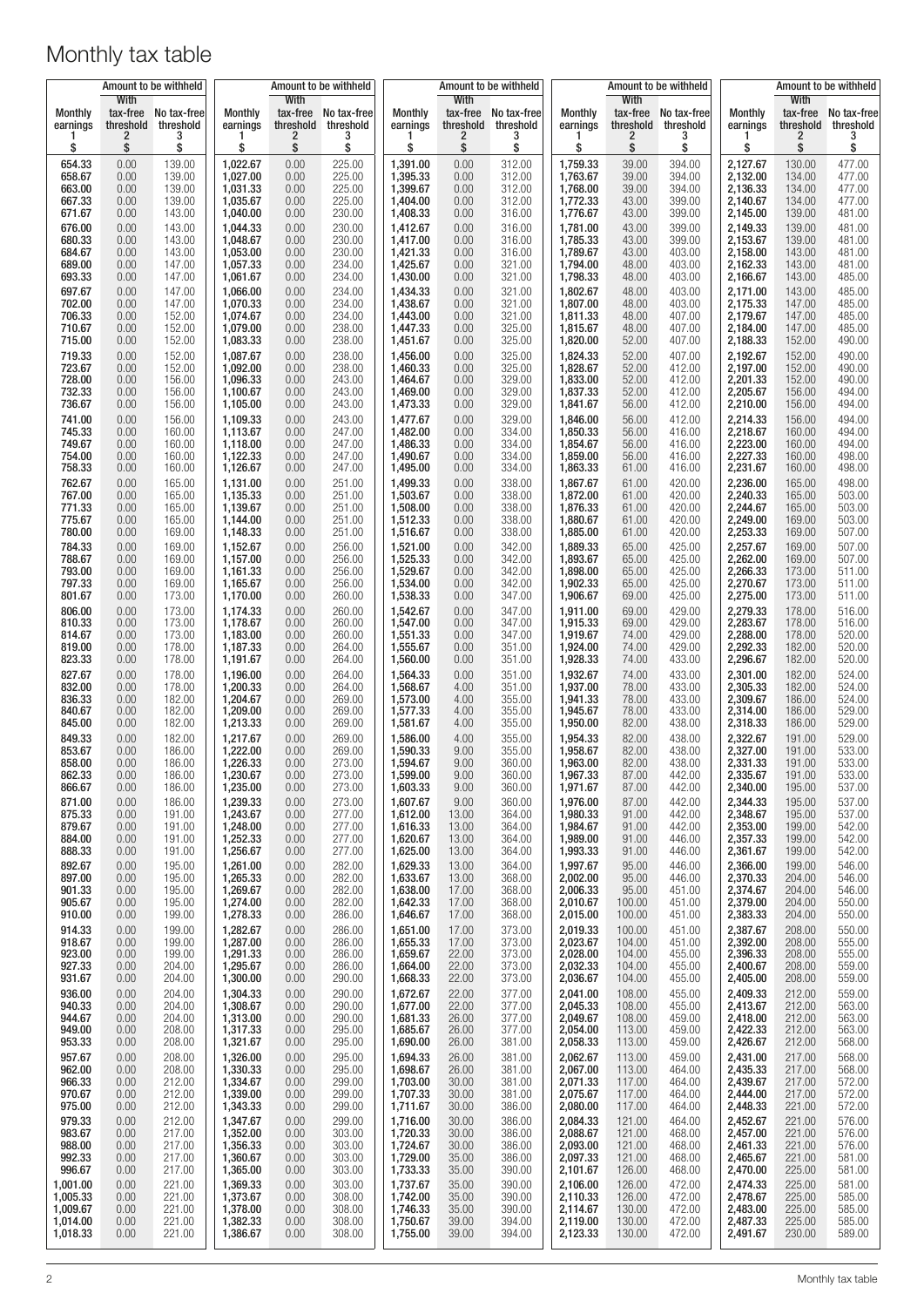|                            |                        | Amount to be withheld                  | Amount to be withheld      |                        |                                        | Amount to be withheld<br>With |                  |                                        |                            |                        | Amount to be withheld             | Amount to be withheld<br>With |                  |                                   |
|----------------------------|------------------------|----------------------------------------|----------------------------|------------------------|----------------------------------------|-------------------------------|------------------|----------------------------------------|----------------------------|------------------------|-----------------------------------|-------------------------------|------------------|-----------------------------------|
| <b>Monthly</b><br>earnings | With<br>threshold<br>2 | tax-free No tax-free<br>threshold<br>3 | <b>Monthly</b><br>earnings | With<br>threshold<br>2 | tax-free No tax-free<br>threshold<br>3 | <b>Monthly</b><br>earnings    | threshold<br>2   | tax-free No tax-free<br>threshold<br>3 | <b>Monthly</b><br>earnings | With<br>threshold<br>2 | tax-free No tax-free<br>threshold | <b>Monthly</b><br>earnings    | threshold<br>2   | tax-free No tax-free<br>threshold |
| \$                         | \$                     | \$                                     | \$                         | \$                     | \$                                     | \$                            | \$               | \$                                     | \$                         | \$                     | \$                                | \$                            | \$               | \$                                |
| 2,496.00<br>2,500.33       | 230.00<br>230.00       | 589.00<br>594.00                       | 2,864.33<br>2.868.67       | 308.00<br>308.00       | 719.00<br>719.00                       | 3,232.67<br>3,237.00          | 386.00<br>386.00 | 845.00<br>849.00                       | 3,601.00<br>3,605.33       | 464.00<br>468.00       | 975.00<br>975.00                  | 3,969.33<br>3,973.67          | 576.00<br>576.00 | 1,101.00<br>1,105.00              |
| 2,504.67                   | 230.00                 | 594.00                                 | 2,873.00                   | 308.00                 | 719.00                                 | 3,241.33                      | 386.00           | 849.00                                 | 3,609.67                   | 468.00                 | 979.00                            | 3,978.00                      | 576.00           | 1,105.00                          |
| 2,509.00                   | 230.00                 | 594.00                                 | 2,877.33                   | 308.00                 | 724.00                                 | 3,245.67                      | 386.00           | 849.00                                 | 3,614.00                   | 468.00                 | 979.00                            | 3,982.33                      | 581.00           | 1,105.00                          |
| 2,513.33                   | 234.00                 | 598.00                                 | 2,881.67                   | 312.00                 | 724.00                                 | 3,250.00                      | 390.00           | 854.00                                 | 3,618.33                   | 468.00                 | 979.00                            | 3,986.67                      | 581.00           | 1,109.00                          |
| 2,517.67<br>2,522.00       | 234.00<br>234.00       | 598.00<br>598.00                       | 2,886.00<br>2,890.33       | 312.00<br>312.00       | 724.00<br>728.00                       | 3,254.33<br>3,258.67          | 390.00<br>390.00 | 854.00<br>854.00                       | 3,622.67<br>3,627.00       | 468.00<br>472.00       | 984.00<br>984.00                  | 3,991.00<br>3,995.33          | 581.00<br>585.00 | 1,109.00<br>1,109.00              |
| 2,526.33                   | 234.00                 | 602.00                                 | 2,894.67                   | 312.00                 | 728.00                                 | 3,263.00                      | 390.00           | 858.00                                 | 3,631.33                   | 472.00                 | 984.00                            | 3,999.67                      | 585.00           | 1,114.00                          |
| 2,530.67<br>2,535.00       | 238.00<br>238.00       | 602.00<br>602.00                       | 2,899.00<br>2,903.33       | 312.00<br>316.00       | 732.00<br>732.00                       | 3,267.33<br>3,271.67          | 394.00<br>394.00 | 858.00<br>858.00                       | 3,635.67<br>3,640.00       | 472.00<br>472.00       | 988.00<br>988.00                  | 4,004.00<br>4,008.33          | 585.00<br>589.00 | 1,114.00<br>1,118.00              |
| 2,539.33                   | 238.00                 | 607.00                                 | 2,907.67                   | 316.00                 | 732.00                                 | 3,276.00                      | 394.00           | 862.00                                 | 3,644.33                   | 477.00                 | 988.00                            | 4,012.67                      | 589.00           | 1,118.00                          |
| 2,543.67                   | 238.00                 | 607.00                                 | 2,912.00                   | 316.00                 | 737.00                                 | 3,280.33                      | 394.00           | 862.00                                 | 3,648.67                   | 477.00                 | 992.00                            | 4,017.00                      | 589.00           | 1,118.00                          |
| 2,548.00<br>2,552.33       | 238.00<br>243.00       | 607.00<br>611.00                       | 2,916.33<br>2,920.67       | 316.00<br>316.00       | 737.00<br>737.00                       | 3,284.67<br>3,289.00          | 394.00<br>399.00 | 862.00<br>867.00                       | 3,653.00<br>3,657.33       | 477.00<br>477.00       | 992.00<br>992.00                  | 4,021.33<br>4,025.67          | 594.00<br>594.00 | 1,122.00<br>1,122.00              |
| 2,556.67                   | 243.00                 | 611.00                                 | 2,925.00                   | 321.00                 | 741.00                                 | 3,293.33                      | 399.00           | 867.00                                 | 3,661.67                   | 477.00                 | 997.00                            | 4,030.00                      | 594.00           | 1,122.00                          |
| 2,561.00                   | 243.00                 | 611.00                                 | 2,929.33                   | 321.00                 | 741.00                                 | 3,297.67                      | 399.00           | 871.00                                 | 3,666.00                   | 481.00                 | 997.00                            | 4,034.33                      | 598.00           | 1,127.00                          |
| 2,565.33<br>2,569.67       | 243.00<br>243.00       | 615.00<br>615.00                       | 2,933.67<br>2,938.00       | 321.00<br>321.00       | 741.00<br>745.00                       | 3,302.00<br>3,306.33          | 399.00<br>399.00 | 871.00<br>871.00                       | 3,670.33<br>3,674.67       | 481.00<br>481.00       | 997.00<br>1,001.00                | 4,038.67<br>4,043.00          | 598.00<br>602.00 | 1,127.00<br>1,127.00              |
| 2,574.00                   | 247.00                 | 615.00                                 | 2,942.33                   | 321.00                 | 745.00                                 | 3,310.67                      | 403.00           | 875.00                                 | 3,679.00                   | 481.00                 | 1,001.00                          | 4,047.33                      | 602.00           | 1,131.00                          |
| 2,578.33                   | 247.00                 | 620.00                                 | 2,946.67                   | 325.00                 | 745.00                                 | 3,315.00                      | 403.00           | 875.00                                 | 3,683.33                   | 485.00                 | 1,001.00                          | 4,051.67                      | 602.00           | 1,131.00                          |
| 2,582.67<br>2,587.00       | 247.00<br>247.00       | 620.00<br>620.00                       | 2,951.00<br>2,955.33       | 325.00<br>325.00       | 750.00<br>750.00                       | 3,319.33<br>3,323.67          | 403.00<br>403.00 | 875.00<br>880.00                       | 3,687.67<br>3,692.00       | 485.00<br>485.00       | 1,005.00<br>1,005.00              | 4,056.00<br>4,060.33          | 607.00<br>607.00 | 1,131.00<br>1,135.00              |
| 2,591.33                   | 247.00                 | 624.00                                 | 2,959.67                   | 325.00                 | 750.00                                 | 3,328.00                      | 407.00           | 880.00                                 | 3,696.33                   | 485.00                 | 1,010.00                          | 4,064.67                      | 607.00           | 1,135.00                          |
| 2,595.67                   | 251.00                 | 624.00                                 | 2,964.00                   | 329.00                 | 754.00                                 | 3,332.33                      | 407.00           | 880.00                                 | 3,700.67                   | 485.00                 | 1,010.00                          | 4,069.00                      | 611.00           | 1,135.00                          |
| 2,600.00<br>2,604.33       | 251.00<br>251.00       | 628.00<br>628.00                       | 2,968.33<br>2,972.67       | 329.00<br>329.00       | 754.00<br>754.00                       | 3,336.67<br>3,341.00          | 407.00<br>407.00 | 884.00<br>884.00                       | 3,705.00<br>3,709.33       | 490.00<br>490.00       | 1,010.00<br>1,014.00              | 4,073.33<br>4,077.67          | 611.00<br>611.00 | 1,140.00<br>1,140.00              |
| 2,608.67                   | 251.00                 | 628.00                                 | 2,977.00                   | 329.00                 | 758.00                                 | 3,345.33                      | 407.00           | 884.00                                 | 3,713.67                   | 490.00                 | 1,014.00                          | 4,082.00                      | 615.00           | 1,140.00                          |
| 2,613.00<br>2,617.33       | 251.00                 | 633.00                                 | 2,981.33<br>2,985.67       | 329.00<br>334.00       | 758.00<br>758.00                       | 3,349.67<br>3,354.00          | 412.00           | 888.00                                 | 3,718.00<br>3,722.33       | 490.00<br>494.00       | 1,014.00<br>1,018.00              | 4,086.33                      | 615.00<br>615.00 | 1,144.00                          |
| 2,621.67                   | 256.00<br>256.00       | 633.00<br>633.00                       | 2,990.00                   | 334.00                 | 763.00                                 | 3,358.33                      | 412.00<br>412.00 | 888.00<br>888.00                       | 3,726.67                   | 494.00                 | 1,018.00                          | 4,090.67<br>4,095.00          | 620.00           | 1,144.00<br>1,144.00              |
| 2,626.00                   | 256.00                 | 637.00                                 | 2,994.33                   | 334.00                 | 763.00                                 | 3,362.67                      | 412.00           | 893.00                                 | 3,731.00                   | 494.00                 | 1,018.00                          | 4,099.33                      | 620.00           | 1,148.00                          |
| 2,630.33<br>2,634.67       | 256.00<br>260.00       | 637.00<br>637.00                       | 2,998.67<br>3,003.00       | 334.00<br>334.00       | 767.00<br>767.00                       | 3,367.00<br>3,371.33          | 416.00<br>416.00 | 893.00<br>893.00                       | 3,735.33<br>3,739.67       | 494.00<br>494.00       | 1,023.00<br>1,023.00              | 4,103.67<br>4,108.00          | 620.00<br>624.00 | 1,148.00<br>1,148.00              |
| 2,639.00                   | 260.00                 | 641.00                                 | 3,007.33                   | 338.00                 | 767.00                                 | 3,375.67                      | 416.00           | 897.00                                 | 3,744.00                   | 498.00                 | 1,023.00                          | 4,112.33                      | 624.00           | 1,153.00                          |
| 2,643.33                   | 260.00                 | 641.00                                 | 3,011.67                   | 338.00                 | 771.00                                 | 3,380.00                      | 416.00           | 897.00                                 | 3,748.33                   | 498.00                 | 1,027.00                          | 4,116.67                      | 624.00           | 1,153.00                          |
| 2,647.67<br>2,652.00       | 260.00<br>260.00       | 641.00<br>646.00                       | 3,016.00<br>3,020.33       | 338.00<br>338.00       | 771.00<br>771.00                       | 3,384.33<br>3,388.67          | 416.00<br>420.00 | 897.00<br>901.00                       | 3,752.67<br>3,757.00       | 498.00<br>503.00       | 1,027.00<br>1,027.00              | 4,121.00<br>4,125.33          | 628.00<br>628.00 | 1,157.00<br>1,157.00              |
| 2,656.33                   | 264.00                 | 646.00                                 | 3,024.67                   | 338.00                 | 776.00                                 | 3,393.00                      | 420.00           | 901.00                                 | 3,761.33                   | 503.00                 | 1,031.00                          | 4,129.67                      | 628.00           | 1,157.00                          |
| 2,660.67<br>2,665.00       | 264.00<br>264.00       | 646.00<br>650.00                       | 3,029.00<br>3,033.33       | 342.00<br>342.00       | 776.00<br>776.00                       | 3,397.33<br>3,401.67          | 420.00<br>420.00 | 906.00<br>906.00                       | 3,765.67<br>3,770.00       | 503.00<br>507.00       | 1,031.00<br>1,031.00              | 4,134.00<br>4,138.33          | 633.00<br>633.00 | 1,161.00<br>1,161.00              |
| 2,669.33                   | 264.00                 | 650.00                                 | 3,037.67                   | 342.00                 | 780.00                                 | 3,406.00                      | 425.00           | 906.00                                 | 3,774.33                   | 507.00                 | 1,036.00                          | 4,142.67                      | 637.00           | 1,161.00                          |
| 2,673.67                   | 264.00                 | 650.00                                 | 3,042.00                   | 342.00                 | 780.00                                 | 3,410.33                      | 425.00           | 910.00                                 | 3,778.67                   | 507.00                 | 1,036.00                          | 4,147.00                      | 637.00           | 1.166.00                          |
| 2,678.00<br>2,682.33       | 269.00<br>269.00       | 654.00<br>654.00                       | 3,046.33<br>3,050.67       | 342.00<br>347.00       | 780.00<br>784.00                       | 3,414.67<br>3,419.00          | 425.00<br>425.00 | 910.00<br>910.00                       | 3,783.00<br>3,787.33       | 511.00<br>511.00       | 1,036.00<br>1,040.00              | 4,151.33<br>4,155.67          | 637.00<br>641.00 | 1,166.00<br>1,166.00              |
| 2,686.67                   | 269.00                 | 654.00                                 | 3,055.00                   | 347.00                 | 784.00                                 | 3,423.33                      | 425.00           | 914.00                                 | 3,791.67                   | 511.00                 | 1,040.00                          | 4,160.00                      | 641.00           | 1,170.00                          |
| 2,691.00                   | 269.00                 | 659.00                                 | 3,059.33                   | 347.00                 | 784.00                                 | 3,427.67                      | 429.00           | 914.00                                 | 3,796.00                   | 516.00                 | 1,040.00                          | 4,164.33                      | 641.00           | 1,170.00                          |
| 2,695.33<br>2,699.67       | 269.00<br>273.00       | 659.00<br>663.00                       | 3,063.67<br>3,068.00       | 347.00<br>351.00       | 789.00<br>789.00                       | 3,432.00<br>3,436.33          | 429.00<br>429.00 | 914.00<br>919.00                       | 3,800.33<br>3,804.67       | 516.00<br>516.00       | 1,044.00<br>1,044.00              | 4,168.67<br>4,173.00          | 646.00<br>646.00 | 1,170.00<br>1.174.00              |
| 2,704.00                   | 273.00                 | 663.00                                 | 3,072.33                   | 351.00                 | 789.00                                 | 3,440.67                      | 429.00           | 919.00                                 | 3,809.00                   | 520.00                 | 1,049.00                          | 4,177.33                      | 646.00           | 1,174.00                          |
| 2,708.33<br>2,712.67       | 273.00<br>273.00       | 663.00<br>667.00                       | 3,076.67<br>3,081.00       | 351.00<br>351.00       | 793.00<br>793.00                       | 3,445.00<br>3,449.33          | 429.00<br>433.00 | 919.00<br>923.00                       | 3,813.33<br>3,817.67       | 520.00<br>520.00       | 1,049.00<br>1,049.00              | 4,181.67<br>4,186.00          | 650.00<br>650.00 | 1,174.00<br>1,179.00              |
| 2,717.00                   | 277.00                 | 667.00                                 | 3.085.33                   | 351.00                 | 793.00                                 | 3,453.67                      | 433.00           | 923.00                                 | 3,822.00                   | 524.00                 | 1,053.00                          | 4,190.33                      | 650.00           | 1,179.00                          |
| 2,721.33<br>2,725.67       | 277.00<br>277.00       | 667.00<br>672.00                       | 3,089.67<br>3,094.00       | 355.00<br>355.00       | 797.00<br>797.00                       | 3,458.00<br>3,462.33          | 433.00<br>433.00 | 923.00<br>927.00                       | 3,826.33<br>3,830.67       | 524.00<br>524.00       | 1,053.00<br>1,053.00              | 4,194.67<br>4,199.00          | 654.00<br>654.00 | 1,179.00<br>1,183.00              |
| 2,730.00                   | 277.00                 | 672.00                                 | 3,098.33                   | 355.00                 | 802.00                                 | 3,466.67                      | 438.00           | 927.00                                 | 3,835.00                   | 529.00                 | 1,057.00                          | 4,203.33                      | 654.00           | 1,183.00                          |
| 2,734.33                   | 277.00                 | 672.00                                 | 3,102.67                   | 355.00                 | 802.00                                 | 3,471.00                      | 438.00           | 927.00                                 | 3,839.33                   | 529.00                 | 1,057.00                          | 4,207.67                      | 659.00           | 1,183.00                          |
| 2,738.67<br>2,743.00       | 282.00<br>282.00       | 676.00<br>676.00                       | 3,107.00<br>3,111.33       | 355.00<br>360.00       | 802.00<br>806.00                       | 3,475.33<br>3,479.67          | 438.00<br>438.00 | 932.00<br>932.00                       | 3,843.67<br>3,848.00       | 533.00<br>533.00       | 1,057.00<br>1,062.00              | 4,212.00<br>4,216.33          | 659.00<br>659.00 | 1,187.00<br>1,187.00              |
| 2,747.33                   | 282.00                 | 676.00                                 | 3,115.67                   | 360.00                 | 806.00                                 | 3,484.00                      | 438.00           | 932.00                                 | 3,852.33                   | 533.00                 | 1,062.00                          | 4,220.67                      | 663.00           | 1,187.00                          |
| 2,751.67<br>2,756.00       | 282.00<br>282.00       | 680.00<br>680.00                       | 3,120.00<br>3,124.33       | 360.00<br>360.00       | 806.00<br>810.00                       | 3,488.33<br>3,492.67          | 442.00<br>442.00 | 936.00<br>936.00                       | 3,856.67<br>3,861.00       | 537.00<br>537.00       | 1,062.00<br>1,066.00              | 4,225.00<br>4,229.33          | 663.00<br>663.00 | 1,192.00<br>1,192.00              |
| 2,760.33                   | 286.00                 | 680.00                                 | 3,128.67                   | 360.00                 | 810.00                                 | 3,497.00                      | 442.00           | 940.00                                 | 3,865.33                   | 537.00                 | 1,066.00                          | 4,233.67                      | 667.00           | 1,192.00                          |
| 2,764.67<br>2,769.00       | 286.00<br>286.00       | 685.00<br>685.00                       | 3,133.00<br>3,137.33       | 364.00<br>364.00       | 810.00<br>815.00                       | 3,501.33<br>3,505.67          | 442.00<br>446.00 | 940.00<br>940.00                       | 3.869.67<br>3,874.00       | 542.00<br>542.00       | 1,066.00<br>1,070.00              | 4,238.00<br>4,242.33          | 667.00<br>672.00 | 1,196.00<br>1,196.00              |
| 2,773.33                   | 286.00                 | 685.00                                 | 3,141.67                   | 364.00                 | 815.00                                 | 3,510.00                      | 446.00           | 945.00                                 | 3,878.33                   | 542.00                 | 1,070.00                          | 4,246.67                      | 672.00           | 1,200.00                          |
| 2,777.67                   | 286.00                 | 689.00                                 | 3,146.00                   | 364.00                 | 815.00                                 | 3,514.33                      | 446.00           | 945.00                                 | 3,882.67                   | 546.00                 | 1,070.00                          | 4,251.00                      | 672.00           | 1,200.00                          |
| 2,782.00<br>2,786.33       | 290.00<br>290.00       | 689.00<br>689.00                       | 3,150.33<br>3,154.67       | 368.00<br>368.00       | 819.00<br>819.00                       | 3,518.67<br>3,523.00          | 446.00<br>446.00 | 945.00<br>949.00                       | 3,887.00<br>3,891.33       | 546.00<br>546.00       | 1,075.00<br>1,075.00              | 4,255.33<br>4,259.67          | 676.00<br>676.00 | 1,200.00<br>1,205.00              |
| 2,790.67                   | 290.00                 | 693.00                                 | 3,159.00                   | 368.00                 | 819.00                                 | 3,527.33                      | 451.00           | 949.00                                 | 3,895.67                   | 550.00                 | 1,075.00                          | 4,264.00                      | 676.00           | 1,205.00                          |
| 2,795.00                   | 290.00<br>295.00       | 693.00<br>698.00                       | 3,163.33<br>3,167.67       | 368.00                 | 823.00<br>823.00                       | 3,531.67<br>3,536.00          | 451.00           | 949.00<br>953.00                       | 3,900.00<br>3,904.33       | 550.00                 | 1,079.00                          | 4,268.33<br>4,272.67          | 680.00<br>680.00 | 1,205.00                          |
| 2,799.33<br>2,803.67       | 295.00                 | 698.00                                 | 3,172.00                   | 368.00<br>373.00       | 823.00                                 | 3,540.33                      | 451.00<br>451.00 | 953.00                                 | 3,908.67                   | 550.00<br>555.00       | 1,079.00<br>1,083.00              | 4,277.00                      | 680.00           | 1,209.00<br>1,209.00              |
| 2,808.00<br>2,812.33       | 295.00                 | 698.00<br>702.00                       | 3,176.33                   | 373.00                 | 828.00                                 | 3,544.67<br>3,549.00          | 455.00           | 953.00                                 | 3,913.00                   | 555.00                 | 1,083.00                          | 4,281.33                      | 685.00<br>685.00 | 1,209.00                          |
| 2,816.67                   | 295.00<br>295.00       | 702.00                                 | 3,180.67<br>3,185.00       | 373.00<br>373.00       | 828.00<br>828.00                       | 3,553.33                      | 455.00<br>455.00 | 958.00<br>958.00                       | 3,917.33<br>3,921.67       | 555.00<br>559.00       | 1,083.00<br>1,088.00              | 4,285.67<br>4,290.00          | 685.00           | 1,213.00<br>1,213.00              |
| 2,821.00                   | 299.00                 | 702.00                                 | 3,189.33                   | 377.00                 | 832.00                                 | 3,557.67                      | 455.00           | 958.00                                 | 3,926.00                   | 559.00                 | 1,088.00                          | 4,294.33                      | 689.00           | 1,213.00                          |
| 2,825.33<br>2,829.67       | 299.00<br>299.00       | 706.00<br>706.00                       | 3,193.67<br>3,198.00       | 377.00<br>377.00       | 832.00<br>836.00                       | 3,562.00<br>3,566.33          | 455.00<br>459.00 | 962.00<br>962.00                       | 3,930.33<br>3,934.67       | 559.00<br>563.00       | 1,088.00<br>1,092.00              | 4,298.67<br>4,303.00          | 689.00<br>689.00 | 1,218.00<br>1,218.00              |
| 2,834.00                   | 299.00                 | 706.00                                 | 3,202.33                   | 377.00                 | 836.00                                 | 3,570.67                      | 459.00           | 962.00                                 | 3,939.00                   | 563.00                 | 1,092.00                          | 4,307.33                      | 693.00           | 1,218.00                          |
| 2,838.33                   | 299.00                 | 711.00                                 | 3,206.67                   | 377.00                 | 836.00                                 | 3,575.00                      | 459.00           | 966.00                                 | 3,943.33                   | 568.00                 | 1,092.00                          | 4,311.67                      | 693.00           | 1,222.00                          |
| 2,842.67<br>2,847.00       | 303.00<br>303.00       | 711.00<br>711.00                       | 3,211.00<br>3,215.33       | 381.00<br>381.00       | 841.00<br>841.00                       | 3,579.33<br>3,583.67          | 459.00<br>459.00 | 966.00<br>966.00                       | 3,947.67<br>3,952.00       | 568.00<br>568.00       | 1,096.00<br>1,096.00              | 4,316.00<br>4,320.33          | 693.00<br>698.00 | 1,222.00<br>1,222.00              |
| 2,851.33                   | 303.00                 | 715.00                                 | 3,219.67                   | 381.00                 | 841.00                                 | 3,588.00                      | 464.00           | 971.00                                 | 3,956.33                   | 572.00                 | 1,096.00                          | 4,324.67                      | 698.00           | 1,226.00                          |
| 2,855.67<br>2,860.00       | 303.00<br>303.00       | 715.00<br>715.00                       | 3,224.00<br>3,228.33       | 381.00<br>386.00       | 845.00<br>845.00                       | 3,592.33<br>3,596.67          | 464.00<br>464.00 | 971.00<br>975.00                       | 3,960.67<br>3,965.00       | 572.00<br>572.00       | 1,101.00<br>1,101.00              | 4,329.00<br>4,333.33          | 698.00<br>702.00 | 1,226.00<br>1,226.00              |
|                            |                        |                                        |                            |                        |                                        |                               |                  |                                        |                            |                        |                                   |                               |                  |                                   |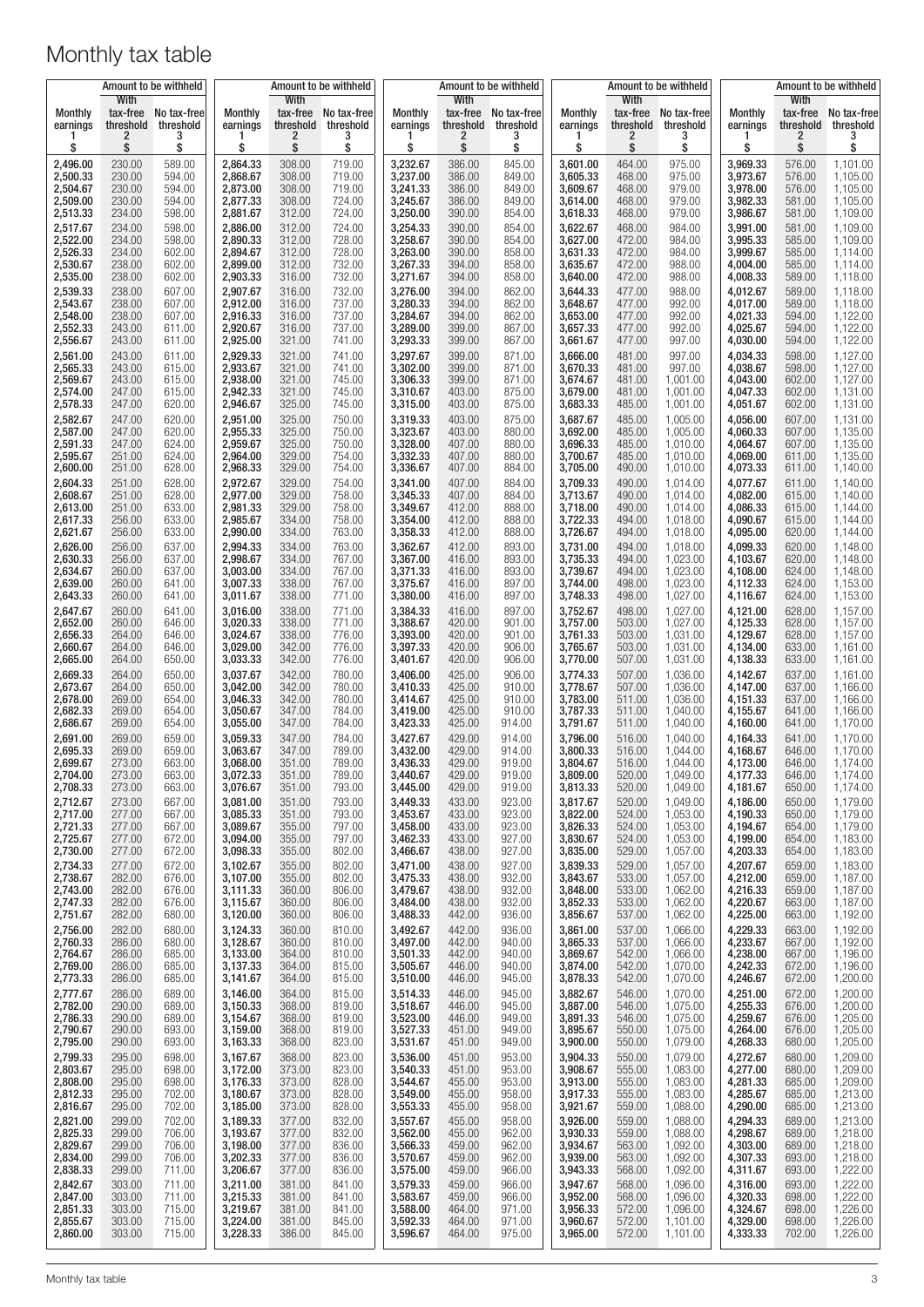|                            |                              | Amount to be withheld             | Amount to be withheld            |                            |                                              | Amount to be withheld            |                            |                                                        |                                  |                        | Amount to be withheld                   | Amount to be withheld            |                              |                                        |
|----------------------------|------------------------------|-----------------------------------|----------------------------------|----------------------------|----------------------------------------------|----------------------------------|----------------------------|--------------------------------------------------------|----------------------------------|------------------------|-----------------------------------------|----------------------------------|------------------------------|----------------------------------------|
| <b>Monthly</b><br>earnings | With<br>threshold<br>2<br>\$ | tax-free No tax-free<br>threshold | <b>Monthly</b><br>earnings       | With<br>threshold<br>2     | tax-free No tax-free<br>threshold<br>3<br>\$ | <b>Monthly</b><br>earnings<br>\$ | With<br>2                  | tax-free No tax-free<br>threshold threshold<br>3<br>\$ | <b>Monthly</b><br>earnings<br>\$ | With<br>threshold<br>2 | tax-free No tax-free<br>threshold<br>\$ | <b>Monthly</b><br>earnings       | With<br>threshold<br>2<br>\$ | tax-free No tax-free<br>threshold      |
| \$<br>4,337.67             | 702.00                       | \$<br>1,231.00                    | \$<br>4,706.00                   | \$<br>832.00               | 1,356.00                                     | 5,074.33                         | \$<br>958.00               | 1,482.00                                               | 5,442.67                         | \$<br>1,088.00         | 1,612.00                                | \$<br>5,811.00                   | 1,213.00                     | \$<br>1,738.00                         |
| 4,342.00                   | 706.00                       | 1,231.00                          | 4,710.33                         | 832.00                     | 1,356.00                                     | 5,078.67                         | 962.00                     | 1,486.00                                               | 5,447.00                         | 1,088.00               | 1,612.00                                | 5,815.33                         | 1,218.00                     | 1,738.00                               |
| 4,346.33                   | 706.00                       | 1,231.00                          | 4,714.67                         | 832.00                     | 1,361.00                                     | 5,083.00                         | 962.00                     | 1,486.00                                               | 5,451.33                         | 1,092.00               | 1,612.00                                | 5,819.67                         | 1,218.00                     | 1,742.00                               |
| 4,350.67                   | 706.00                       | 1,235.00                          | 4,719.00                         | 836.00                     | 1,361.00                                     | 5,087.33                         | 962.00                     | 1,486.00                                               | 5,455.67                         | 1,092.00               | 1,616.00                                | 5,824.00                         | 1,218.00                     | 1,742.00                               |
| 4,355.00                   | 711.00                       | 1,235.00                          | 4,723.33                         | 836.00                     | 1,361.00                                     | 5,091.67                         | 966.00                     | 1,491.00                                               | 5,460.00                         | 1,092.00               | 1,616.00                                | 5,828.33                         | 1,222.00                     | 1,742.00                               |
| 4,359.33                   | 711.00                       | 1,235.00                          | 4,727.67                         | 836.00                     | 1,365.00                                     | 5,096.00                         | 966.00                     | 1,491.00                                               | 5,464.33                         | 1,096.00               | 1,616.00                                | 5,832.67                         | 1,222.00                     | 1,746.00                               |
| 4,363.67                   | 711.00                       | 1,239.00                          | 4,732.00                         | 841.00                     | 1,365.00                                     | 5,100.33                         | 966.00                     | 1,491.00                                               | 5,468.67                         | 1,096.00               | 1,621.00                                | 5,837.00                         | 1,222.00                     | 1,746.00                               |
| 4,368.00                   | 715.00                       | 1,239.00                          | 4,736.33                         | 841.00                     | 1,369.00                                     | 5,104.67                         | 971.00                     | 1,495.00                                               | 5,473.00                         | 1,096.00               | 1,621.00                                | 5,841.33                         | 1,226.00                     | 1,746.00                               |
| 4,372.33                   | 715.00                       | 1,244.00                          | 4,740.67                         | 845.00                     | 1,369.00                                     | 5,109.00                         | 971.00                     | 1,495.00                                               | 5,477.33                         | 1,101.00               | 1,625.00                                | 5,845.67                         | 1,226.00                     | 1,751.00                               |
| 4,376.67<br>4,381.00       | 715.00                       | 1,244.00<br>1,244.00              | 4,745.00                         | 845.00                     | 1,369.00                                     | 5,113.33                         | 971.00                     | 1,499.00                                               | 5,481.67                         | 1,101.00<br>1,101.00   | 1,625.00<br>1,625.00                    | 5,850.00                         | 1,226.00<br>1,231.00         | 1,751.00                               |
| 4,385.33<br>4,389.67       | 719.00<br>719.00<br>719.00   | 1,248.00<br>1,248.00              | 4,749.33<br>4,753.67<br>4,758.00 | 845.00<br>849.00<br>849.00 | 1,374.00<br>1,374.00<br>1,374.00             | 5,117.67<br>5,122.00<br>5,126.33 | 975.00<br>975.00<br>975.00 | 1,499.00<br>1,499.00<br>1,504.00                       | 5,486.00<br>5,490.33<br>5,494.67 | 1,105.00<br>1,105.00   | 1,629.00<br>1,629.00                    | 5,854.33<br>5,858.67<br>5,863.00 | 1,231.00<br>1,231.00         | 1,755.00<br>1,755.00<br>1,755.00       |
| 4,394.00                   | 724.00                       | 1,248.00                          | 4,762.33                         | 849.00                     | 1,378.00                                     | 5,130.67                         | 979.00                     | 1,504.00                                               | 5,499.00                         | 1,105.00               | 1,629.00                                | 5,867.33                         | 1,235.00                     | 1,759.00                               |
| 4,398.33                   | 724.00                       | 1,252.00                          | 4,766.67                         | 854.00                     | 1,378.00                                     | 5,135.00                         | 979.00                     | 1,504.00                                               | 5,503.33                         | 1,109.00               | 1,634.00                                | 5,871.67                         | 1,235.00                     | 1,759.00                               |
| 4,402.67                   | 724.00                       | 1,252.00                          | 4,771.00                         | 854.00                     | 1,378.00                                     | 5,139.33                         | 984.00                     | 1,508.00                                               | 5,507.67                         | 1,109.00               | 1,634.00                                | 5,876.00                         | 1,235.00                     | 1,759.00                               |
| 4,407.00                   | 728.00                       | 1,252.00                          | 4,775.33                         | 854.00                     | 1,382.00                                     | 5,143.67                         | 984.00                     | 1,508.00                                               | 5,512.00                         | 1,109.00               | 1,634.00                                | 5,880.33                         | 1,239.00                     | 1,764.00                               |
| 4,411.33                   | 728.00                       | 1,257.00                          | 4,779.67                         | 858.00                     | 1,382.00                                     | 5,148.00                         | 984.00                     | 1,508.00                                               | 5,516.33                         | 1,114.00               | 1,638.00                                | 5,884.67                         | 1,239.00                     | 1,764.00                               |
| 4,415.67                   | 728.00                       | 1,257.00                          | 4,784.00                         | 858.00                     | 1,382.00                                     | 5,152.33                         | 988.00                     | 1,512.00                                               | 5,520.67                         | 1,114.00               | 1,638.00                                | 5,889.00                         | 1,239.00                     | 1,764.00                               |
| 4,420.00                   | 732.00                       | 1,257.00                          | 4,788.33                         | 858.00                     | 1,387.00                                     | 5,156.67                         | 988.00                     | 1,512.00                                               | 5,525.00                         | 1,114.00               | 1,638.00                                | 5,893.33                         | 1,244.00                     | 1,768.00                               |
| 4,424.33                   | 732.00                       | 1,261.00                          | 4,792.67                         | 862.00                     | 1,387.00                                     | 5,161.00                         | 988.00                     | 1,512.00                                               | 5,529.33                         | 1,118.00               | 1,642.00                                | 5,897.67                         | 1,244.00                     | 1.768.00                               |
| 4,428.67                   | 732.00                       | 1,261.00                          | 4,797.00                         | 862.00                     | 1,387.00                                     | 5,165.33                         | 992.00                     | 1,517.00                                               | 5,533.67                         | 1,118.00               | 1,642.00                                | 5,902.00                         | 1,244.00                     | 1,768.00                               |
| 4,433.00                   | 737.00                       | 1,261.00                          | 4,801.33                         | 862.00                     | 1,391.00                                     | 5,169.67                         | 992.00                     | 1,517.00                                               | 5,538.00                         | 1,118.00               | 1,642.00                                | 5,906.33                         | 1,248.00                     | 1,772.00                               |
| 4,437.33                   | 737.00                       | 1,265.00                          | 4,805.67                         | 867.00                     | 1,391.00                                     | 5,174.00                         | 992.00                     | 1,517.00                                               | 5,542.33                         | 1,122.00               | 1,647.00                                | 5,910.67                         | 1,248.00                     | 1,772.00                               |
| 4,441.67                   | 741.00                       | 1,265.00                          | 4,810.00                         | 867.00                     | 1,391.00                                     | 5,178.33                         | 997.00                     | 1,521.00                                               | 5,546.67                         | 1,122.00               | 1,647.00                                | 5,915.00                         | 1,252.00                     | 1,772.00                               |
| 4,446.00                   | 741.00                       | 1,265.00                          | 4,814.33                         | 867.00                     | 1,395.00                                     | 5,182.67                         | 997.00                     | 1,521.00                                               | 5,551.00                         | 1,127.00               | 1,647.00                                | 5,919.33                         | 1,252.00                     | 1,777.00                               |
| 4,450.33                   | 741.00                       | 1,270.00                          | 4,818.67                         | 871.00                     | 1,395.00                                     | 5,187.00                         | 997.00                     | 1,521.00                                               | 5,555.33                         | 1,127.00               | 1,651.00                                | 5,923.67                         | 1,252.00                     | 1.777.00                               |
| 4,454.67                   | 745.00                       | 1,270.00                          | 4,823.00                         | 871.00                     | 1,395.00                                     | 5,191.33                         | 1,001.00                   | 1,525.00                                               | 5,559.67                         | 1,127.00               | 1,651.00                                | 5,928.00                         | 1,257.00                     | 1,777.00                               |
| 4,459.00                   | 745.00                       | 1,270.00                          | 4,827.33                         | 871.00                     | 1,400.00                                     | 5,195.67                         | 1,001.00                   | 1,525.00                                               | 5,564.00                         | 1,131.00               | 1,651.00                                | 5,932.33                         | 1,257.00                     | 1,781.00                               |
| 4,463.33                   | 745.00                       | 1,274.00                          | 4,831.67                         | 875.00                     | 1,400.00                                     | 5,200.00                         | 1,001.00                   | 1,525.00                                               | 5,568.33                         | 1,131.00               | 1,655.00                                | 5,936.67                         | 1,257.00                     | 1,781.00                               |
| 4,467.67                   | 750.00                       | 1,274.00                          | 4,836.00                         | 875.00                     | 1,400.00                                     | 5,204.33                         | 1,005.00                   | 1,530.00                                               | 5,572.67                         | 1,131.00               | 1,655.00                                | 5,941.00                         | 1,261.00                     | 1,781.00                               |
| 4,472.00                   | 750.00                       | 1,274.00                          | 4,840.33                         | 880.00                     | 1,404.00                                     | 5,208.67                         | 1,005.00                   | 1,530.00                                               | 5,577.00                         | 1,135.00               | 1,655.00                                | 5,945.33                         | 1,261.00                     | 1,785.00                               |
| 4,476.33                   | 750.00                       | 1,278.00                          | 4,844.67                         | 880.00                     | 1,404.00                                     | 5,213.00                         | 1,005.00                   | 1,530.00                                               | 5,581.33                         | 1,135.00               | 1,660.00                                | 5,949.67                         | 1,261.00                     | 1,785.00                               |
| 4,480.67                   | 754.00                       | 1,278.00                          | 4,849.00                         | 880.00                     | 1,404.00                                     | 5,217.33                         | 1,010.00                   | 1,534.00                                               | 5,585.67                         | 1,135.00               | 1,660.00                                | 5,954.00                         | 1,265.00                     | 1,785.00                               |
| 4,485.00                   | 754.00                       | 1,283.00                          | 4,853.33                         | 884.00                     | 1,408.00                                     | 5,221.67                         | 1,010.00                   | 1,534.00                                               | 5,590.00                         | 1,140.00               | 1,660.00                                | 5,958.33                         | 1,265.00                     | 1,790.00                               |
| 4,489.33                   | 754.00                       | 1,283.00                          | 4,857.67                         | 884.00                     | 1,408.00                                     | 5,226.00                         | 1,010.00                   | 1,534.00                                               | 5,594.33                         | 1,140.00               | 1,664.00                                | 5,962.67                         | 1,265.00                     | 1,790.00                               |
| 4,493.67                   | 758.00                       | 1,283.00                          | 4,862.00                         | 884.00                     | 1,413.00                                     | 5,230.33                         | 1,014.00                   | 1,538.00                                               | 5,598.67                         | 1,140.00               | 1,664.00                                | 5,967.00                         | 1,270.00                     | 1,790.00                               |
| 4,498.00                   | 758.00                       | 1,287.00                          | 4,866.33                         | 888.00                     | 1,413.00                                     | 5,234.67                         | 1,014.00                   | 1,538.00                                               | 5,603.00                         | 1,144.00               | 1,668.00                                | 5,971.33                         | 1,270.00                     | 1,794.00                               |
| 4,502.33                   | 758.00                       | 1,287.00                          | 4,870.67                         | 888.00                     | 1,413.00                                     | 5,239.00                         | 1,018.00                   | 1,543.00                                               | 5,607.33                         | 1,144.00               | 1,668.00                                | 5,975.67                         | 1,270.00                     | 1,794.00                               |
| 4,506.67                   | 763.00                       | 1,287.00                          | 4,875.00                         | 888.00                     | 1,417.00                                     | 5,243.33                         | 1,018.00                   | 1,543.00                                               | 5,611.67                         | 1,144.00               | 1,668.00                                | 5,980.00                         | 1,274.00                     | 1,798.00                               |
| 4,511.00                   | 763.00                       | 1,291.00                          | 4,879.33                         | 893.00                     | 1,417.00                                     | 5,247.67                         | 1,018.00                   | 1,543.00                                               | 5,616.00                         | 1,148.00               | 1,673.00                                | 5,984.33                         | 1,274.00                     | 1,798.00                               |
| 4,515.33                   | 763.00                       | 1,291.00                          | 4,883.67                         | 893.00                     | 1,417.00                                     | 5,252.00                         | 1,023.00                   | 1.547.00                                               | 5,620.33                         | 1,148.00               | 1,673.00                                | 5,988.67                         | 1,274.00                     | 1,798.00                               |
| 4,519.67                   | 767.00                       | 1,291.00                          | 4,888.00                         | 893.00                     | 1,421.00                                     | 5,256.33                         | 1,023.00                   | 1,547.00                                               | 5,624.67                         | 1,148.00               | 1,673.00                                | 5,993.00                         | 1,278.00                     | 1,803.00                               |
| 4,524.00                   | 767.00                       | 1,296.00                          | 4,892.33                         | 897.00                     | 1,421.00                                     | 5,260.67                         | 1,023.00                   | 1,547.00                                               | 5,629.00                         | 1,153.00               | 1,677.00                                | 5,997.33                         | 1,278.00                     | 1,803.00                               |
| 4,528.33                   | 767.00                       | 1,296.00                          | 4,896.67                         | 897.00                     | 1,421.00                                     | 5,265.00                         | 1,027.00                   | 1,551.00                                               | 5,633.33                         | 1,153.00               | 1,677.00                                | 6,001.67                         | 1,278.00                     | 1,803.00                               |
| 4,532.67                   | 771.00                       | 1,296.00                          | 4,901.00                         | 897.00                     | 1,426.00                                     | 5,269.33                         | 1.027.00                   | 1,551.00                                               | 5,637.67                         | 1,153.00               | 1,677.00                                | 6,006.00                         | 1,283.00                     | 1,807.00                               |
| 4,537.00                   | 771.00                       | 1,300.00                          | 4,905.33                         | 901.00                     | 1,426.00                                     | 5,273.67                         | 1,027.00                   | 1,551.00                                               | 5,642.00                         | 1,157.00               | 1,681.00                                | 6,010.33                         | 1,283.00                     | 1,807.00                               |
| 4,541.33                   | 776.00                       | 1,300.00                          | 4,909.67                         | 901.00                     | 1,426.00                                     | 5,278.00                         | 1,031.00                   | 1,556.00                                               | 5,646.33                         | 1,157.00               | 1,681.00                                | 6,014.67                         | 1,283.00                     | 1,807.00                               |
| 4,545.67<br>4,550.00       | 776.00<br>776.00             | 1,300.00<br>1,304.00              | 4,914.00<br>4,918.33             | 901.00<br>906.00           | 1,430.00<br>1,430.00                         | 5,282.33<br>5,286.67             |                            | 1,031.00  1,556.00<br>1,031.00 1,556.00                | 5,650.67<br>5,655.00             | 1,161.00               | 1,157.00 1,681.00<br>1,686.00           | 6,019.00<br>6,023.33             |                              | 1,287.00 1,811.00<br>1,287.00 1,811.00 |
| 4,554.33                   | 780.00                       | 1,304.00                          | 4,922.67                         | 906.00                     | 1,430.00                                     | 5,291.00                         | 1,036.00                   | 1,560.00                                               | 5,659.33                         | 1,161.00               | 1,686.00                                | 6,027.67                         | 1,287.00                     | 1,811.00                               |
| 4,558.67                   | 780.00                       | 1,304.00                          | 4,927.00                         | 906.00                     | 1,434.00                                     | 5.295.33                         | 1,036.00                   | 1,560.00                                               | 5,663.67                         | 1,166.00               | 1,686.00                                | 6,032.00                         | 1,291.00                     | 1,816.00                               |
| 4,563.00                   | 780.00                       | 1,309.00                          | 4,931.33                         | 910.00                     | 1,434.00                                     | 5,299.67                         | 1,036.00                   | 1,560.00                                               | 5,668.00                         | 1,166.00               | 1,690.00                                | 6,036.33                         | 1,291.00                     | 1,816.00                               |
| 4,567.33                   | 784.00                       | 1,309.00                          | 4,935.67                         | 910.00                     | 1,434.00                                     | 5,304.00                         | 1,040.00                   | 1,564.00                                               | 5,672.33                         | 1,166.00               | 1,690.00                                | 6,040.67                         | 1,296.00                     | 1,816.00                               |
| 4,571.67                   | 784.00                       | 1,309.00                          | 4,940.00                         | 914.00                     | 1,439.00                                     | 5,308.33                         | 1,040.00                   | 1,564.00                                               | 5,676.67                         | 1,170.00               | 1,690.00                                | 6,045.00                         | 1,296.00                     | 1,820.00                               |
| 4,576.00                   | 784.00                       | 1,313.00                          | 4,944.33                         | 914.00                     | 1,439.00                                     | 5,312.67                         | 1,040.00                   | 1,564.00                                               | 5,681.00                         | 1,170.00               | 1,694.00                                | 6,049.33                         | 1,296.00                     | 1,820.00                               |
| 4,580.33                   | 789.00                       | 1,313.00                          | 4,948.67                         | 914.00                     | 1,439.00                                     | 5,317.00                         | 1,044.00                   | 1,569.00                                               | 5,685.33                         | 1,170.00               | 1,694.00                                | 6,053.67                         | 1,300.00                     | 1,820.00                               |
| 4,584.67                   | 789.00                       | 1,313.00                          | 4,953.00                         | 919.00                     | 1,443.00                                     | 5,321.33                         | 1,044.00                   | 1,569.00                                               | 5,689.67                         | 1,174.00               | 1,694.00                                | 6,058.00                         | 1,300.00                     | 1,824.00                               |
| 4,589.00                   | 789.00                       | 1,317.00                          | 4,957.33                         | 919.00                     | 1,443.00                                     | 5,325.67                         | 1,044.00                   | 1,569.00                                               | 5,694.00                         | 1,174.00               | 1,699.00                                | 6,062.33                         | 1,300.00                     | 1,824.00                               |
| 4,593.33                   | 793.00                       | 1,317.00                          | 4,961.67                         | 919.00                     | 1,443.00                                     | 5,330.00                         | 1,049.00                   | 1,573.00                                               | 5,698.33                         | 1,174.00               | 1,699.00                                | 6,066.67                         | 1,304.00                     | 1,824.00                               |
| 4,597.67                   | 793.00                       | 1,317.00                          | 4,966.00                         | 923.00                     | 1,447.00                                     | 5,334.33                         | 1,049.00                   | 1,573.00                                               | 5,702.67                         | 1,179.00               | 1,699.00                                | 6,071.00                         | 1,304.00                     | 1,829.00                               |
| 4,602.00                   | 793.00                       | 1,322.00                          | 4,970.33                         | 923.00                     | 1,447.00                                     | 5,338.67                         | 1,049.00                   | 1,573.00                                               | 5,707.00                         | 1,179.00               | 1,703.00                                | 6,075.33                         | 1,304.00                     | 1,829.00                               |
| 4,606.33                   | 797.00                       | 1,322.00                          | 4,974.67                         | 923.00                     | 1,447.00                                     | 5,343.00                         | 1,053.00                   | 1,577.00                                               | 5,711.33                         | 1,179.00               | 1,703.00                                | 6,079.67                         | 1,309.00                     | 1,829.00                               |
| 4,610.67                   | 797.00                       | 1,326.00                          | 4,979.00                         | 927.00                     | 1,452.00                                     | 5,347.33                         | 1,053.00                   | 1,577.00                                               | 5,715.67                         | 1,183.00               | 1,703.00                                | 6,084.00                         | 1,309.00                     | 1,833.00                               |
| 4,615.00                   | 797.00                       | 1,326.00                          | 4,983.33                         | 927.00                     | 1,452.00                                     | 5,351.67                         | 1,057.00                   | 1,582.00                                               | 5,720.00                         | 1,183.00               | 1,707.00                                | 6,088.33                         | 1,309.00                     | 1,833.00                               |
| 4,619.33                   | 802.00                       | 1,326.00                          | 4,987.67                         | 927.00                     | 1,456.00                                     | 5,356.00                         | 1,057.00                   | 1,582.00                                               | 5,724.33                         | 1,183.00               | 1,707.00                                | 6,092.67                         | 1,313.00                     | 1,833.00                               |
| 4,623.67                   | 802.00                       | 1,330.00                          | 4,992.00                         | 932.00                     | 1,456.00                                     | 5,360.33                         | 1,057.00                   | 1,582.00                                               | 5,728.67                         | 1,187.00               | 1,712.00                                | 6,097.00                         | 1,313.00                     | 1,837.00                               |
| 4,628.00                   | 802.00                       | 1,330.00                          | 4,996.33                         | 932.00                     | 1,456.00                                     | 5,364.67                         | 1,062.00                   | 1,586.00                                               | 5,733.00                         | 1,187.00               | 1,712.00                                | 6,101.33                         | 1,313.00                     | 1,837.00                               |
| 4,632.33                   | 806.00                       | 1,330.00                          | 5,000.67                         | 932.00                     | 1,460.00                                     | 5,369.00                         | 1,062.00                   | 1,586.00                                               | 5,737.33                         | 1,187.00               | 1,712.00                                | 6,105.67                         | 1,317.00                     | 1,842.00                               |
| 4,636.67                   | 806.00                       | 1,335.00                          | 5,005.00                         | 936.00                     | 1,460.00                                     | 5,373.33                         | 1,062.00                   | 1,586.00                                               | 5,741.67                         | 1,192.00               | 1,716.00                                | 6,110.00                         | 1,317.00                     | 1,842.00                               |
| 4,641.00                   | 810.00                       | 1,335.00                          | 5,009.33                         | 936.00                     | 1,460.00                                     | 5,377.67                         | 1,066.00                   | 1,590.00                                               | 5,746.00                         | 1,192.00               | 1,716.00                                | 6,114.33                         | 1,317.00                     | 1,842.00                               |
| 4,645.33                   | 810.00                       | 1,335.00                          | 5,013.67                         | 936.00                     | 1,465.00                                     | 5,382.00                         | 1,066.00                   | 1,590.00                                               | 5,750.33                         | 1,192.00               | 1,716.00                                | 6,118.67                         | 1,322.00                     | 1,846.00                               |
| 4,649.67                   | 810.00                       | 1,339.00                          | 5,018.00                         | 940.00                     | 1,465.00                                     | 5,386.33                         | 1,066.00                   | 1,590.00                                               | 5,754.67                         | 1,196.00               | 1,720.00                                | 6,123.00                         | 1,322.00                     | 1,846.00                               |
| 4,654.00                   | 815.00                       | 1,339.00                          | 5,022.33                         | 940.00                     | 1,465.00                                     | 5,390.67                         | 1,070.00                   | 1,595.00                                               | 5,759.00                         | 1,196.00               | 1,720.00                                | 6,127.33                         | 1,322.00                     | 1,846.00                               |
| 4,658.33                   | 815.00                       | 1,339.00                          | 5,026.67                         | 940.00                     | 1,469.00                                     | 5,395.00                         | 1,070.00                   | 1,595.00                                               | 5,763.33                         | 1,196.00               | 1,720.00                                | 6,131.67                         | 1,326.00                     | 1,850.00                               |
| 4,662.67                   | 815.00                       | 1,343.00                          | 5,031.00                         | 945.00                     | 1,469.00                                     | 5,399.33                         | 1,070.00                   | 1,595.00                                               | 5,767.67                         | 1,200.00               | 1,725.00                                | 6,136.00                         | 1,326.00                     | 1,850.00                               |
| 4,667.00                   | 819.00                       | 1,343.00                          | 5,035.33                         | 945.00                     | 1,469.00                                     | 5,403.67                         | 1,075.00                   | 1,599.00                                               | 5,772.00                         | 1,200.00               | 1,725.00                                | 6,140.33                         | 1,326.00                     | 1,850.00                               |
| 4,671.33                   | 819.00                       | 1,343.00                          | 5,039.67                         | 949.00                     | 1,473.00                                     | 5,408.00                         | 1,075.00                   | 1,599.00                                               | 5,776.33                         | 1,200.00               | 1,725.00                                | 6,144.67                         | 1,330.00                     | 1,855.00                               |
| 4,675.67                   | 819.00                       | 1,348.00                          | 5,044.00                         | 949.00                     | 1,473.00                                     | 5,412.33                         | 1,075.00                   | 1,599.00                                               | 5,780.67                         | 1,205.00               | 1,729.00                                | 6,149.00                         | 1,330.00                     | 1,855.00                               |
| 4,680.00                   | 823.00                       | 1,348.00                          | 5,048.33                         | 949.00                     | 1,473.00                                     | 5,416.67                         | 1,079.00                   | 1,603.00                                               | 5,785.00                         | 1,205.00               | 1,729.00                                | 6,153.33                         | 1,330.00                     | 1,855.00                               |
| 4,684.33                   | 823.00                       | 1,348.00                          | 5,052.67                         | 953.00                     | 1,478.00                                     | 5,421.00                         | 1,079.00                   | 1,603.00                                               | 5,789.33                         | 1,209.00               | 1,729.00                                | 6,157.67                         | 1,335.00                     | 1,859.00                               |
| 4,688.67                   | 823.00                       | 1,352.00                          | 5,057.00                         | 953.00                     | 1,478.00                                     | 5,425.33                         | 1,079.00                   | 1,603.00                                               | 5,793.67                         | 1,209.00               | 1,733.00                                | 6,162.00                         | 1,335.00                     | 1,859.00                               |
| 4,693.00                   | 828.00                       | 1,352.00                          | 5,061.33                         | 953.00                     | 1,478.00                                     | 5,429.67                         | 1,083.00                   | 1,608.00                                               | 5,798.00                         | 1,209.00               | 1,733.00                                | 6,166.33                         | 1,339.00                     | 1,859.00                               |
| 4,697.33                   | 828.00                       | 1,352.00                          | 5,065.67                         | 958.00                     | 1,482.00                                     | 5,434.00                         | 1,083.00                   | 1,608.00                                               | 5,802.33                         | 1,213.00               | 1,733.00                                | 6,170.67                         | 1,339.00                     | 1,863.00                               |
| 4,701.67                   | 828.00                       | 1,356.00                          | 5,070.00                         | 958.00                     | 1,482.00                                     | 5,438.33                         | 1,083.00                   | 1,608.00                                               | 5,806.67                         | 1,213.00               | 1,738.00                                | 6,175.00                         | 1,339.00                     | 1,863.00                               |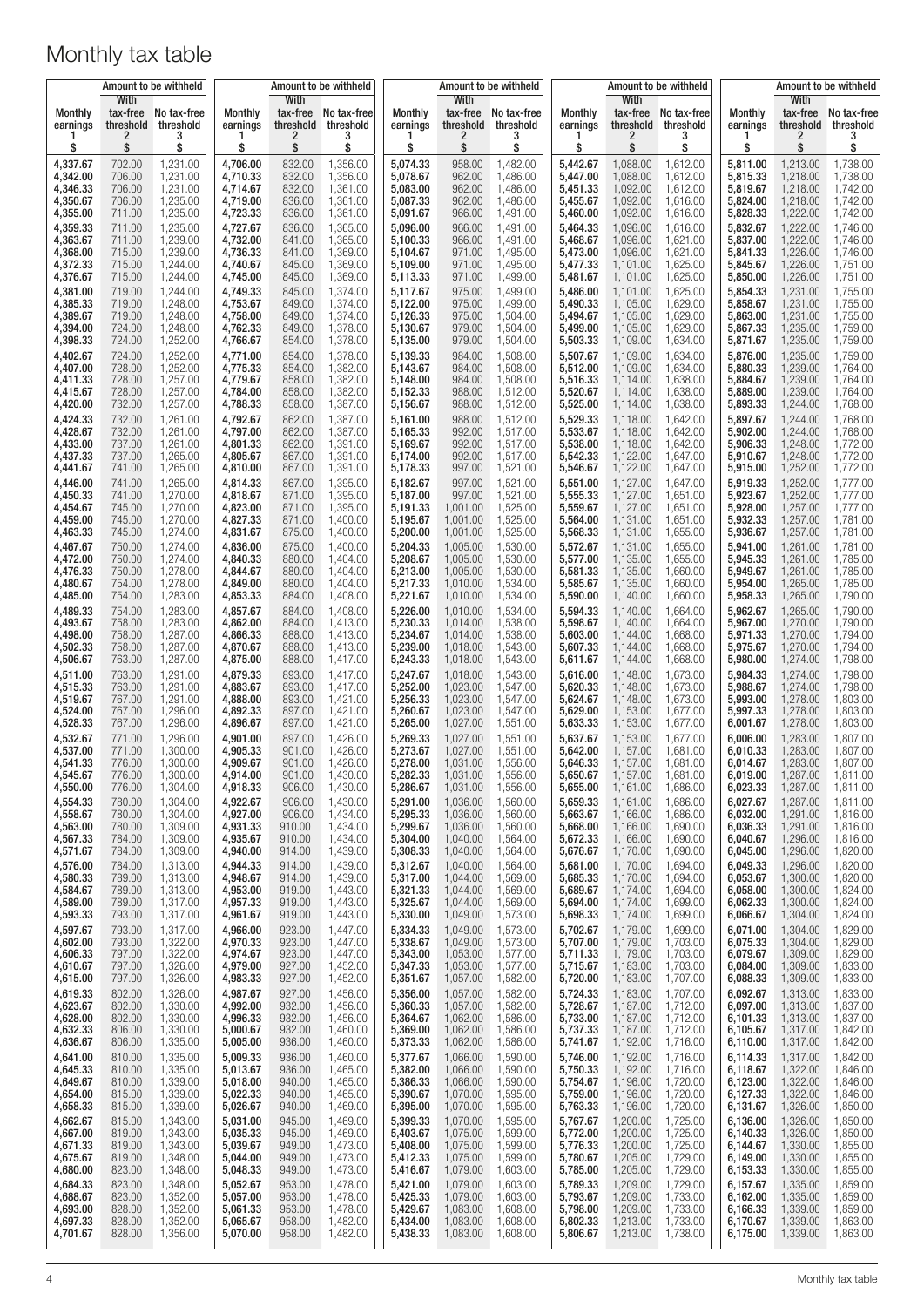|                                                          | Amount to be withheld                                    |                                                          | Amount to be withheld                                    |                                                          |                                                          | Amount to be withheld<br>With                            |                                                          |                                                          | Amount to be withheld<br>With                            |                                                          |                                                          | Amount to be withheld<br>With                            |                                                          |                                                          |
|----------------------------------------------------------|----------------------------------------------------------|----------------------------------------------------------|----------------------------------------------------------|----------------------------------------------------------|----------------------------------------------------------|----------------------------------------------------------|----------------------------------------------------------|----------------------------------------------------------|----------------------------------------------------------|----------------------------------------------------------|----------------------------------------------------------|----------------------------------------------------------|----------------------------------------------------------|----------------------------------------------------------|
| <b>Monthly</b><br>earnings<br>\$                         | With<br>threshold<br>2<br>\$                             | tax-free No tax-free<br>threshold<br>S                   | Monthly<br>earnings<br>\$                                | With<br>tax-free<br>threshold<br>2<br>\$                 | No tax-free<br>threshold<br>3<br>\$                      | <b>Monthly</b><br>earnings<br>\$                         | threshold<br>2<br>\$                                     | tax-free No tax-free<br>threshold<br>3<br>\$             | <b>Monthly</b><br>earnings<br>\$                         | threshold<br>2<br>\$                                     | tax-free No tax-free<br>threshold<br>3<br>\$             | Monthly<br>earnings<br>\$                                | threshold<br>2<br>\$                                     | tax-free No tax-free<br>threshold<br>\$                  |
| 6,179.33<br>6,183.67<br>6,188.00<br>6,192.33             | 1,343.00<br>1,343.00<br>1,343.00<br>1,348.00<br>1,348.00 | 1,863.00<br>1,868.00<br>1,868.00<br>1,868.00             | 6,547.67<br>6,552.00<br>6,556.33<br>6,560.67             | 1,469.00<br>1,469.00<br>1,473.00<br>1,473.00             | 1,993.00<br>1,993.00<br>1,993.00<br>1,998.00             | 6,916.00<br>6,920.33<br>6,924.67<br>6,929.00             | 1,595.00<br>1,599.00<br>1,599.00<br>1,599.00             | 2,119.00<br>2.119.00<br>2,123.00<br>2,123.00<br>2,123.00 | 7,284.33<br>7,288.67<br>7,293.00<br>7,297.33<br>7,301.67 | 1,725.00<br>1,725.00<br>1,725.00<br>1,729.00             | 2,245.00<br>2,249.00<br>2,249.00<br>2,249.00<br>2,253.00 | 7,652.67<br>7,657.00<br>7,661.33<br>7,665.67<br>7,670.00 | 1,850.00<br>1,850.00<br>1,855.00<br>1,855.00<br>1,855.00 | 2,375.00<br>2,375.00<br>2,375.00<br>2,379.00<br>2,379.00 |
| 6,196.67<br>6,201.00<br>6,205.33<br>6,209.67<br>6,214.00 | 1,348.00<br>1,352.00<br>1,352.00<br>1,352.00             | 1,872.00<br>1,872.00<br>1,872.00<br>1,876.00<br>1,876.00 | 6,565.00<br>6,569.33<br>6,573.67<br>6,578.00<br>6,582.33 | 1,473.00<br>1,478.00<br>1,478.00<br>1,478.00<br>1,482.00 | 1,998.00<br>1,998.00<br>2,002.00<br>2,002.00<br>2,002.00 | 6,933.33<br>6,937.67<br>6,942.00<br>6,946.33<br>6,950.67 | 1,603.00<br>1,603.00<br>1,603.00<br>1,608.00<br>1,608.00 | 2,128.00<br>2,128.00<br>2,128.00<br>2,132.00             | 7,306.00<br>7,310.33<br>7,314.67<br>7,319.00             | 1,729.00<br>1,729.00<br>1,733.00<br>1,733.00<br>1,733.00 | 2,253.00<br>2,253.00<br>2,258.00<br>2,258.00             | 7,674.33<br>7,678.67<br>7,683.00<br>7,687.33             | 1,859.00<br>1,859.00<br>1,859.00<br>1,863.00             | 2,379.00<br>2,383.00<br>2,383.00<br>2,383.00             |
| 6,218.33                                                 | 1,356.00                                                 | 1,881.00                                                 | 6,586.67                                                 | 1,482.00                                                 | 2,006.00                                                 | 6,955.00                                                 | 1,608.00                                                 | 2,132.00                                                 | 7,323.33                                                 | 1,738.00                                                 | 2,258.00                                                 | 7,691.67                                                 | 1,863.00                                                 | 2,388.00                                                 |
| 6,222.67                                                 | 1,356.00                                                 | 1,881.00                                                 | 6,591.00                                                 | 1,482.00                                                 | 2,006.00                                                 | 6,959.33                                                 | 1,612.00                                                 | 2,132.00                                                 | 7,327.67                                                 | 1,738.00                                                 | 2,262.00                                                 | 7,696.00                                                 | 1,863.00                                                 | 2,388.00                                                 |
| 6,227.00                                                 | 1,356.00                                                 | 1,881.00                                                 | 6,595.33                                                 | 1,486.00                                                 | 2,011.00                                                 | 6,963.67                                                 | 1,612.00                                                 | 2,136.00                                                 | 7,332.00                                                 | 1,738.00                                                 | 2,262.00                                                 | 7,700.33                                                 | 1,868.00                                                 | 2,388.00                                                 |
| 6,231.33                                                 | 1,361.00                                                 | 1,885.00                                                 | 6,599.67                                                 | 1,486.00                                                 | 2,011.00                                                 | 6,968.00                                                 | 1,612.00                                                 | 2,136.00                                                 | 7,336.33                                                 | 1,742.00                                                 | 2,266.00                                                 | 7,704.67                                                 | 1,868.00                                                 | 2,392.00                                                 |
| 6,235.67                                                 | 1,361.00                                                 | 1,885.00                                                 | 6,604.00                                                 | 1,486.00                                                 | 2,011.00                                                 | 6,972.33                                                 | 1,616.00                                                 | 2,141.00                                                 | 7,340.67                                                 | 1,742.00                                                 | 2,266.00                                                 | 7,709.00                                                 | 1,868.00                                                 | 2,392.00                                                 |
| 6,240.00                                                 | 1,361.00                                                 | 1,885.00                                                 | 6,608.33                                                 | 1,491.00                                                 | 2,015.00                                                 | 6,976.67                                                 | 1,616.00                                                 | 2,141.00                                                 | 7,345.00                                                 | 1,742.00                                                 | 2,266.00                                                 | 7,713.33                                                 | 1,872.00                                                 | 2,396.00                                                 |
| 6,244.33                                                 | 1,365.00                                                 | 1,889.00                                                 | 6,612.67                                                 | 1,491.00                                                 | 2,015.00                                                 | 6,981.00                                                 | 1,616.00                                                 | 2,141.00                                                 | 7,349.33                                                 | 1,746.00                                                 | 2,271.00                                                 | 7,717.67                                                 | 1,872.00                                                 | 2,396.00                                                 |
| 6,248.67                                                 | 1,365.00                                                 | 1,889.00                                                 | 6,617.00                                                 | 1,491.00                                                 | 2,015.00                                                 | 6,985.33                                                 | 1,621.00                                                 | 2,145.00                                                 | 7,353.67                                                 | 1,746.00                                                 | 2,271.00                                                 | 7,722.00                                                 | 1,872.00                                                 | 2,396.00                                                 |
| 6,253.00                                                 | 1,365.00                                                 | 1,889.00                                                 | 6,621.33                                                 | 1,495.00                                                 | 2,019.00                                                 | 6,989.67                                                 | 1,621.00                                                 | 2,145.00                                                 | 7,358.00                                                 | 1,746.00                                                 | 2,271.00                                                 | 7,726.33                                                 | 1,876.00                                                 | 2,401.00                                                 |
| 6,257.33                                                 | 1,369.00                                                 | 1,894.00                                                 | 6,625.67                                                 | 1,495.00                                                 | 2,019.00                                                 | 6,994.00                                                 | 1,621.00                                                 | 2,145.00                                                 | 7,362.33                                                 | 1,751.00                                                 | 2,275.00                                                 | 7,730.67                                                 | 1,876.00                                                 | 2,401.00                                                 |
| 6,261.67                                                 | 1,369.00                                                 | 1,894.00                                                 | 6,630.00                                                 | 1,495.00                                                 | 2,019.00                                                 | 6,998.33                                                 | 1,625.00                                                 | 2,149.00                                                 | 7,366.67                                                 | 1,751.00                                                 | 2,275.00                                                 | 7,735.00                                                 | 1,876.00                                                 | 2,401.00                                                 |
| 6,266.00                                                 | 1,369.00                                                 | 1,894.00                                                 | 6,634.33                                                 | 1,499.00                                                 | 2,024.00                                                 | 7,002.67                                                 | 1,625.00                                                 | 2,149.00                                                 | 7,371.00                                                 | 1,751.00                                                 | 2,275.00                                                 | 7,739.33                                                 | 1,881.00                                                 | 2,405.00                                                 |
| 6,270.33                                                 | 1,374.00                                                 | 1,898.00                                                 | 6,638.67                                                 | 1,499.00                                                 | 2,024.00                                                 | 7,007.00                                                 | 1,625.00                                                 | 2,149.00                                                 | 7,375.33                                                 | 1,755.00                                                 | 2,279.00                                                 | 7,743.67                                                 | 1,881.00                                                 | 2,405.00                                                 |
| 6,274.67                                                 | 1,374.00                                                 | 1,898.00                                                 | 6,643.00                                                 | 1,499.00                                                 | 2,024.00                                                 | 7,011.33                                                 | 1,629.00                                                 | 2,154.00                                                 | 7,379.67                                                 | 1,755.00                                                 | 2,279.00                                                 | 7,748.00                                                 | 1,881.00                                                 | 2,405.00                                                 |
| 6,279.00                                                 | 1,374.00                                                 | 1,898.00                                                 | 6,647.33                                                 | 1,504.00                                                 | 2,028.00                                                 | 7,015.67                                                 | 1,629.00                                                 | 2.154.00                                                 | 7,384.00                                                 | 1,755.00                                                 | 2,279.00                                                 | 7,752.33                                                 | 1,885.00                                                 | 2,409.00                                                 |
| 6,283.33                                                 | 1,378.00                                                 | 1,902.00                                                 | 6,651.67                                                 | 1,504.00                                                 | 2,028.00                                                 | 7,020.00                                                 | 1,629.00                                                 | 2,154.00                                                 | 7,388.33                                                 | 1,759.00                                                 | 2,284.00                                                 | 7,756.67                                                 | 1,885.00                                                 | 2,409.00                                                 |
| 6,287.67                                                 | 1,378.00                                                 | 1,902.00                                                 | 6,656.00                                                 | 1,508.00                                                 | 2,028.00                                                 | 7,024.33                                                 | 1,634.00                                                 | 2,158.00                                                 | 7,392.67                                                 | 1,759.00                                                 | 2,284.00                                                 | 7,761.00                                                 | 1,885.00                                                 | 2,409.00                                                 |
| 6,292.00                                                 | 1,382.00                                                 | 1,902.00                                                 | 6,660.33                                                 | 1,508.00                                                 | 2,032.00                                                 | 7,028.67                                                 | 1,634.00                                                 | 2,158.00                                                 | 7,397.00                                                 | 1,764.00                                                 | 2,284.00                                                 | 7,765.33                                                 | 1,889.00                                                 | 2,414.00                                                 |
| 6,296.33                                                 | 1,382.00                                                 | 1,907.00                                                 | 6,664.67                                                 | 1,508.00                                                 | 2,032.00                                                 | 7,033.00                                                 | 1,638.00                                                 | 2,158.00                                                 | 7,401.33                                                 | 1,764.00                                                 | 2,288.00                                                 | 7,769.67                                                 | 1,889.00                                                 | 2,414.00                                                 |
| 6,300.67                                                 | 1,382.00                                                 | 1,907.00                                                 | 6,669.00                                                 | 1,512.00                                                 | 2,032.00                                                 | 7,037.33                                                 | 1,638.00                                                 | 2,162.00                                                 | 7,405.67                                                 | 1,764.00                                                 | 2,288.00                                                 | 7,774.00                                                 | 1,894.00                                                 | 2,414.00                                                 |
| 6,305.00                                                 | 1,387.00                                                 | 1,907.00                                                 | 6,673.33                                                 | 1,512.00                                                 | 2,037.00                                                 | 7,041.67                                                 | 1,638.00                                                 | 2,162.00                                                 | 7,410.00                                                 | 1,768.00                                                 | 2,288.00                                                 | 7,778.33                                                 | 1,894.00                                                 | 2,418.00                                                 |
| 6,309.33                                                 | 1,387.00                                                 | 1,911.00                                                 | 6,677.67                                                 | 1,512.00                                                 | 2,037.00                                                 | 7,046.00                                                 | 1,642.00                                                 | 2,162.00                                                 | 7,414.33                                                 | 1,768.00                                                 | 2,292.00                                                 | 7,782.67                                                 | 1,894.00                                                 | 2,418.00                                                 |
| 6,313.67                                                 | 1,387.00                                                 | 1,911.00                                                 | 6,682.00                                                 | 1,517.00                                                 | 2,037.00                                                 | 7,050.33                                                 | 1,642.00                                                 | 2,167.00                                                 | 7,418.67                                                 | 1,768.00                                                 | 2,292.00                                                 | 7,787.00                                                 | 1,898.00                                                 | 2,418.00                                                 |
| 6,318.00                                                 | 1,391.00                                                 | 1,911.00                                                 | 6,686.33                                                 | 1,517.00                                                 | 2,041.00                                                 | 7,054.67                                                 | 1,642.00                                                 | 2,167.00                                                 | 7,423.00                                                 | 1,772.00                                                 | 2,292.00                                                 | 7,791.33                                                 | 1,898.00                                                 | 2,422.00                                                 |
| 6,322.33                                                 | 1,391.00                                                 | 1,915.00                                                 | 6,690.67                                                 | 1,517.00                                                 | 2,041.00                                                 | 7,059.00                                                 | 1,647.00                                                 | 2,167.00                                                 | 7,427.33                                                 | 1,772.00                                                 | 2,297.00                                                 | 7,795.67                                                 | 1,898.00                                                 | 2,422.00                                                 |
| 6,326.67                                                 | 1,391.00                                                 | 1,915.00                                                 | 6,695.00                                                 | 1,521.00                                                 | 2,041.00                                                 | 7,063.33                                                 | 1,647.00                                                 | 2,171.00                                                 | 7,431.67                                                 | 1,772.00                                                 | 2,297.00                                                 | 7,800.00                                                 | 1,902.00                                                 | 2,422.00                                                 |
| 6,331.00                                                 | 1,395.00                                                 | 1,915.00                                                 | 6,699.33                                                 | 1,521.00                                                 | 2,045.00                                                 | 7,067.67                                                 | 1,647.00                                                 | 2,171.00                                                 | 7,436.00                                                 | 1,777.00                                                 | 2,297.00                                                 | 7,804.33                                                 | 1,902.00                                                 | 2,427.00                                                 |
| 6,335.33                                                 | 1,395.00                                                 | 1,920.00                                                 | 6,703.67                                                 | 1,521.00                                                 | 2,045.00                                                 | 7,072.00                                                 | 1,651.00                                                 | 2,171.00                                                 | 7,440.33                                                 | 1,777.00                                                 | 2,301.00                                                 | 7,808.67                                                 | 1,902.00                                                 | 2,427.00                                                 |
| 6,339.67                                                 | 1,395.00                                                 | 1,920.00                                                 | 6,708.00                                                 | 1,525.00                                                 | 2,045.00                                                 | 7,076.33                                                 | 1,651.00                                                 | 2,175.00                                                 | 7,444.67                                                 | 1,777.00                                                 | 2,301.00                                                 | 7,813.00                                                 | 1,907.00                                                 | 2,427.00                                                 |
| 6,344.00                                                 | 1,400.00                                                 | 1,924.00                                                 | 6,712.33                                                 | 1,525.00                                                 | 2,050.00                                                 | 7,080.67                                                 | 1,651.00                                                 | 2,175.00                                                 | 7,449.00                                                 | 1,781.00                                                 | 2,301.00                                                 | 7,817.33                                                 | 1,907.00                                                 | 2,431.00                                                 |
| 6,348.33                                                 | 1,400.00                                                 | 1,924.00                                                 | 6,716.67                                                 | 1,525.00                                                 | 2,050.00                                                 | 7,085.00                                                 | 1,655.00                                                 | 2,180.00                                                 | 7,453.33                                                 | 1,781.00                                                 | 2,305.00                                                 | 7,821.67                                                 | 1,907.00                                                 | 2,431.00                                                 |
| 6,352.67                                                 | 1,400.00                                                 | 1,924.00                                                 | 6,721.00                                                 | 1,530.00                                                 | 2,054.00                                                 | 7,089.33                                                 | 1,655.00                                                 | 2,180.00                                                 | 7,457.67                                                 | 1,781.00                                                 | 2,305.00                                                 | 7,826.00                                                 | 1,911.00                                                 | 2,431.00                                                 |
| 6,357.00                                                 | 1,404.00                                                 | 1,928.00                                                 | 6,725.33                                                 | 1,530.00                                                 | 2,054.00                                                 | 7,093.67                                                 | 1,655.00                                                 | 2,180.00                                                 | 7,462.00                                                 | 1,785.00                                                 | 2,310.00                                                 | 7,830.33                                                 | 1,911.00                                                 | 2,435.00                                                 |
| 6,361.33                                                 | 1,404.00                                                 | 1,928.00                                                 | 6,729.67                                                 | 1,530.00                                                 | 2,054.00                                                 | 7,098.00                                                 | 1,660.00                                                 | 2,184.00                                                 | 7,466.33                                                 | 1,785.00                                                 | 2,310.00                                                 | 7,834.67                                                 | 1,911.00                                                 | 2,435.00                                                 |
| 6,365.67<br>6,370.00<br>6,374.33<br>6,378.67<br>6,383.00 | 1,404.00<br>1,408.00<br>1,408.00<br>1,408.00             | 1,928.00<br>1,933.00<br>1,933.00<br>1,933.00<br>1,937.00 | 6,734.00<br>6,738.33<br>6,742.67<br>6,747.00<br>6,751.33 | 1,534.00<br>1,534.00<br>1,534.00<br>1,538.00<br>1,538.00 | 2,058.00<br>2,058.00<br>2,058.00<br>2,063.00<br>2,063.00 | 7,102.33<br>7,106.67<br>7,111.00<br>7,115.33             | 1,660.00<br>1,660.00<br>1,664.00<br>1,664.00<br>1,664.00 | 2,184.00<br>2,184.00<br>2,188.00<br>2,188.00<br>2,188.00 | 7,470.67<br>7,475.00<br>7,479.33<br>7,483.67<br>7,488.00 | 1,785.00<br>1,790.00<br>1,790.00<br>1,790.00             | 2,310.00<br>2,314.00<br>2,314.00<br>2,314.00<br>2.318.00 | 7,839.00<br>7,843.33<br>7,847.67<br>7,852.00<br>7.856.33 | 1,915.00<br>1,915.00<br>1,915.00<br>1,920.00<br>1,920.00 | 2,440.00<br>2,440.00<br>2.440.00<br>2.444.00<br>2,444.00 |
| 6,387.33<br>6,391.67<br>6.396.00<br>6,400.33             | 1,413.00<br>1,413.00<br>1,413.00<br>1,417.00<br>1,417.00 | 1,937.00<br>1,937.00<br>1,941.00<br>1,941.00             | 6,755.67<br>6,760.00<br>6,764.33<br>6,768.67             | 1,538.00<br>1,543.00<br>1,543.00<br>1,543.00             | 2,063.00<br>2,067.00<br>2,067.00<br>2,067.00             | 7,119.67<br>7,124.00<br>7,128.33<br>7,132.67<br>7,137.00 | 1,668.00<br>1,668.00<br>1,668.00<br>1,673.00             | 2,193.00<br>2,193.00<br>2,193.00<br>2,197.00             | 7,492.33<br>7,496.67<br>7,501.00<br>7,505.33             | 1,794.00<br>1,794.00<br>1,794.00<br>1,798.00<br>1,798.00 | 2,318.00<br>2,318.00<br>2,323.00<br>2,323.00             | 7,860.67<br>7,865.00<br>7,869.33<br>7,873.67             | 1,920.00<br>1,924.00<br>1,924.00<br>1,924.00             | 2,444.00<br>2,448.00<br>2,448.00<br>2.448.00             |
| 6,404.67                                                 | 1,421.00                                                 | 1,941.00                                                 | 6,773.00                                                 | 1,547.00                                                 | 2,071.00                                                 | 7,141.33                                                 | 1,673.00                                                 | 2,197.00                                                 | 7,509.67                                                 | 1,798.00                                                 | 2,323.00                                                 | 7,878.00                                                 | 1,928.00                                                 | 2,453.00                                                 |
| 6,409.00                                                 | 1,421.00                                                 | 1,946.00                                                 | 6,777.33                                                 | 1,547.00                                                 | 2,071.00                                                 | 7,145.67                                                 | 1,673.00                                                 | 2,197.00                                                 | 7,514.00                                                 | 1,803.00                                                 | 2,327.00                                                 | 7,882.33                                                 | 1,928.00                                                 | 2,453.00                                                 |
| 6,413.33                                                 | 1,421.00                                                 | 1,946.00                                                 | 6,781.67                                                 | 1,551.00                                                 | 2,071.00                                                 | 7,150.00                                                 | 1,677.00                                                 | 2,201.00                                                 | 7,518.33                                                 | 1,803.00                                                 | 2,327.00                                                 | 7,886.67                                                 | 1,928.00                                                 | 2,453.00                                                 |
| 6,417.67                                                 | 1,426.00                                                 | 1,946.00                                                 | 6,786.00                                                 | 1,551.00                                                 | 2,076.00                                                 | 7,154.33                                                 | 1,677.00                                                 | 2,201.00                                                 | 7,522.67                                                 | 1,807.00                                                 | 2,327.00                                                 | 7,891.00                                                 | 1,933.00                                                 | 2,457.00                                                 |
| 6,422.00                                                 | 1,426.00                                                 | 1,950.00                                                 | 6,790.33                                                 | 1,551.00                                                 | 2,076.00                                                 | 7,158.67                                                 | 1,681.00                                                 | 2,201.00                                                 | 7,527.00                                                 | 1,807.00                                                 | 2,331.00                                                 | 7,895.33                                                 | 1,933.00                                                 | 2,457.00                                                 |
| 6,426.33                                                 | 1,426.00                                                 | 1,950.00                                                 | 6,794.67                                                 | 1,556.00                                                 | 2,076.00                                                 | 7,163.00                                                 | 1,681.00                                                 | 2,206.00                                                 | 7,531.33                                                 | 1,807.00                                                 | 2,331.00                                                 | 7,899.67                                                 | 1,937.00                                                 | 2,457.00                                                 |
| 6,430.67                                                 | 1,430.00                                                 | 1,950.00                                                 | 6,799.00                                                 | 1,556.00                                                 | 2,080.00                                                 | 7,167.33                                                 | 1,681.00                                                 | 2,206.00                                                 | 7,535.67                                                 | 1,811.00                                                 | 2,331.00                                                 | 7,904.00                                                 | 1,937.00                                                 | 2,461.00                                                 |
| 6,435.00                                                 | 1,430.00                                                 | 1,954.00                                                 | 6,803.33                                                 | 1,556.00                                                 | 2,080.00                                                 | 7,171.67                                                 | 1,686.00                                                 | 2,206.00                                                 | 7,540.00                                                 | 1,811.00                                                 | 2,336.00                                                 | 7,908.33                                                 | 1,937.00                                                 | 2,461.00                                                 |
| 6,439.33                                                 | 1,430.00                                                 | 1,954.00                                                 | 6,807.67                                                 | 1,560.00                                                 | 2,080.00                                                 | 7,176.00                                                 | 1,686.00                                                 | 2,210.00                                                 | 7,544.33                                                 | 1,811.00                                                 | 2,336.00                                                 | 7,912.67                                                 | 1,941.00                                                 | 2,461.00                                                 |
| 6,443.67                                                 | 1.434.00                                                 | 1,954.00                                                 | 6,812.00                                                 | 1,560.00                                                 | 2,084.00                                                 | 7,180.33                                                 | 1,686.00                                                 | 2,210.00                                                 | 7,548.67                                                 | 1,816.00                                                 | 2,336.00                                                 | 7,917.00                                                 | 1.941.00                                                 | 2,466.00                                                 |
| 6,448.00<br>6,452.33<br>6,456.67<br>6,461.00             | 1,434.00<br>1,434.00<br>1,439.00<br>1,439.00             | 1,959.00<br>1,959.00<br>1,959.00<br>1,963.00             | 6,816.33<br>6,820.67<br>6,825.00<br>6,829.33             | 1,560.00<br>1,564.00<br>1,564.00<br>1,564.00             | 2,084.00<br>2,084.00<br>2,089.00<br>2,089.00             | 7.184.67<br>7,189.00<br>7,193.33<br>7,197.67             | 1,690.00<br>1,690.00<br>1,690.00<br>1,694.00             | 2,210.00<br>2,214.00<br>2,214.00<br>2,214.00             | 7,553.00<br>7,557.33<br>7,561.67<br>7,566.00             | 1,816.00<br>1,816.00<br>1,820.00<br>1,820.00             | 2,340.00<br>2,340.00<br>2,340.00<br>2,344.00             | 7,921.33<br>7,925.67<br>7,930.00<br>7,934.33<br>7,938.67 | 1,941.00<br>1,946.00<br>1,946.00<br>1,946.00             | 2,466.00<br>2,466.00<br>2,470.00<br>2,470.00             |
| 6,465.33<br>6,469.67<br>6,474.00<br>6,478.33<br>6,482.67 | 1,439.00<br>1,443.00<br>1,443.00<br>1,443.00<br>1,447.00 | 1,963.00<br>1,967.00<br>1,967.00<br>1,967.00<br>1,972.00 | 6,833.67<br>6,838.00<br>6,842.33<br>6,846.67<br>6,851.00 | 1,569.00<br>1,569.00<br>1,569.00<br>1,573.00<br>1,573.00 | 2,089.00<br>2,093.00<br>2,093.00<br>2,097.00<br>2,097.00 | 7,202.00<br>7,206.33<br>7,210.67<br>7,215.00<br>7,219.33 | 1,694.00<br>1,694.00<br>1,699.00<br>1,699.00<br>1,699.00 | 2,219.00<br>2,219.00<br>2,223.00<br>2,223.00<br>2,223.00 | 7,570.33<br>7,574.67<br>7,579.00<br>7,583.33<br>7,587.67 | 1,820.00<br>1,824.00<br>1,824.00<br>1,824.00<br>1,829.00 | 2,344.00<br>2,344.00<br>2,349.00<br>2,349.00<br>2,353.00 | 7,943.00<br>7,947.33<br>7,951.67<br>7,956.00             | 1,950.00<br>1,950.00<br>1,950.00<br>1,954.00<br>1,954.00 | 2,470.00<br>2,474.00<br>2,474.00<br>2,479.00<br>2,479.00 |
| 6,487.00                                                 | 1,447.00                                                 | 1,972.00                                                 | 6,855.33                                                 | 1,573.00                                                 | 2,097.00                                                 | 7,223.67                                                 | 1,703.00                                                 | 2,227.00                                                 | 7,592.00                                                 | 1,829.00                                                 | 2,353.00                                                 | 7,960.33                                                 | 1,954.00                                                 | 2,479.00                                                 |
| 6,491.33                                                 | 1,447.00                                                 | 1,972.00                                                 | 6,859.67                                                 | 1,577.00                                                 | 2,102.00                                                 | 7,228.00                                                 | 1,703.00                                                 | 2,227.00                                                 | 7,596.33                                                 | 1,829.00                                                 | 2,353.00                                                 | 7,964.67                                                 | 1,959.00                                                 | 2,483.00                                                 |
| 6,495.67                                                 | 1,452.00                                                 | 1,976.00                                                 | 6,864.00                                                 | 1,577.00                                                 | 2,102.00                                                 | 7,232.33                                                 | 1,703.00                                                 | 2,227.00                                                 | 7,600.67                                                 | 1,833.00                                                 | 2,357.00                                                 | 7,969.00                                                 | 1,959.00                                                 | 2,483.00                                                 |
| 6,500.00                                                 | 1,452.00                                                 | 1,976.00                                                 | 6,868.33                                                 | 1,577.00                                                 | 2,102.00                                                 | 7,236.67                                                 | 1,707.00                                                 | 2,232.00                                                 | 7,605.00                                                 | 1,833.00                                                 | 2,357.00                                                 | 7,973.33                                                 | 1,959.00                                                 | 2,483.00                                                 |
| 6,504.33                                                 | 1,452.00                                                 | 1,976.00                                                 | 6,872.67                                                 | 1,582.00                                                 | 2,106.00                                                 | 7,241.00                                                 | 1,707.00                                                 | 2,232.00                                                 | 7,609.33                                                 | 1,833.00                                                 | 2,357.00                                                 | 7,977.67                                                 | 1,963.00                                                 | 2,487.00                                                 |
| 6,508.67                                                 | 1,456.00                                                 | 1,980.00                                                 | 6,877.00                                                 | 1,582.00                                                 | 2,106.00                                                 | 7,245.33                                                 | 1,707.00                                                 | 2,232.00                                                 | 7,613.67                                                 | 1,837.00                                                 | 2,362.00                                                 | 7,982.00                                                 | 1,963.00                                                 | 2,487.00                                                 |
| 6,513.00                                                 | 1,456.00                                                 | 1,980.00                                                 | 6,881.33                                                 | 1,582.00                                                 | 2,106.00                                                 | 7,249.67                                                 | 1,712.00                                                 | 2,236.00                                                 | 7,618.00                                                 | 1,837.00                                                 | 2,362.00                                                 | 7,986.33                                                 | 1,963.00                                                 | 2,487.00                                                 |
| 6,517.33                                                 | 1,456.00                                                 | 1,980.00                                                 | 6,885.67                                                 | 1,586.00                                                 | 2,110.00                                                 | 7,254.00                                                 | 1,712.00                                                 | 2,236.00                                                 | 7,622.33                                                 | 1,837.00                                                 | 2,362.00                                                 | 7,990.67                                                 | 1,967.00                                                 | 2,492.00                                                 |
| 6,521.67                                                 | 1,460.00                                                 | 1,985.00                                                 | 6,890.00                                                 | 1,586.00                                                 | 2,110.00                                                 | 7,258.33                                                 | 1,712.00                                                 | 2,236.00                                                 | 7,626.67                                                 | 1,842.00                                                 | 2,366.00                                                 | 7,995.00                                                 | 1,967.00                                                 | 2,492.00                                                 |
| 6,526.00                                                 | 1,460.00                                                 | 1,985.00                                                 | 6,894.33                                                 | 1,586.00                                                 | 2,110.00                                                 | 7,262.67                                                 | 1,716.00                                                 | 2,240.00                                                 | 7,631.00                                                 | 1,842.00                                                 | 2,366.00                                                 | 7,999.33                                                 | 1,967.00                                                 | 2,492.00                                                 |
| 6,530.33                                                 | 1,465.00                                                 | 1,985.00                                                 | 6,898.67                                                 | 1,590.00                                                 | 2,115.00                                                 | 7,267.00                                                 | 1,716.00                                                 | 2,240.00                                                 | 7,635.33                                                 | 1,842.00                                                 | 2,366.00                                                 | 8,003.67                                                 | 1,972.00                                                 | 2,496.00                                                 |
| 6,534.67                                                 | 1,465.00                                                 | 1,989.00                                                 | 6,903.00                                                 | 1,590.00                                                 | 2,115.00                                                 | 7,271.33                                                 | 1,720.00                                                 | 2,240.00                                                 | 7,639.67                                                 | 1,846.00                                                 | 2,370.00                                                 | 8,008.00                                                 | 1,972.00                                                 | 2,496.00                                                 |
| 6,539.00                                                 | 1,465.00                                                 | 1,989.00                                                 | 6,907.33                                                 | 1,595.00                                                 | 2,115.00                                                 | 7,275.67                                                 | 1,720.00                                                 | 2,245.00                                                 | 7,644.00                                                 | 1,846.00                                                 | 2,370.00                                                 | 8,012.33                                                 | 1,972.00                                                 | 2,496.00                                                 |
| 6,543.33                                                 | 1,469.00                                                 | 1,989.00                                                 | 6,911.67                                                 | 1,595.00                                                 | 2,119.00                                                 | 7,280.00                                                 | 1,720.00                                                 | 2,245.00                                                 | 7,648.33                                                 | 1,850.00                                                 | 2,370.00                                                 | 8,016.67                                                 | 1,976.00                                                 | 2,500.00                                                 |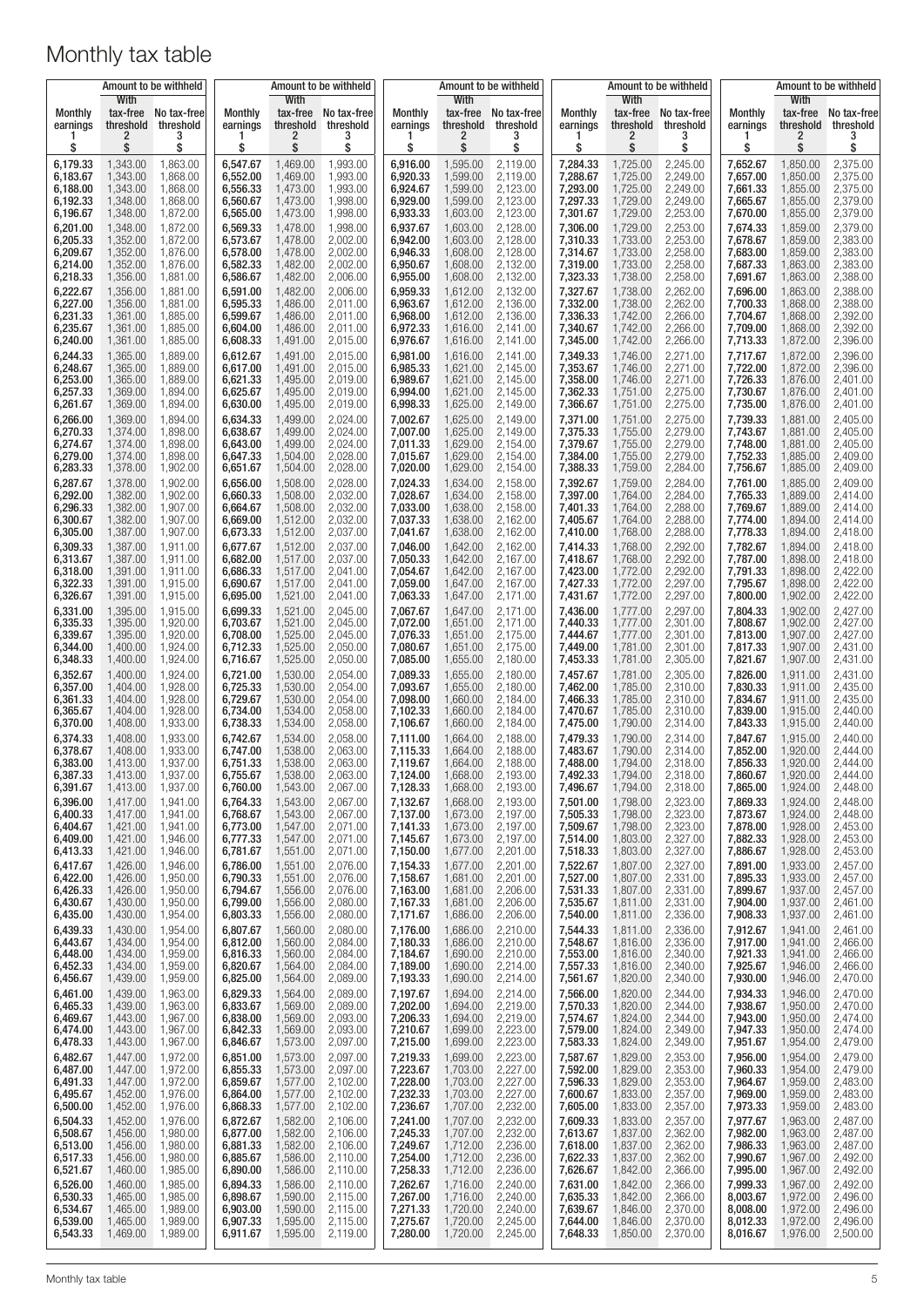|                                                                      |                                                                      | Amount to be withheld                                                | Amount to be withheld                                                |                                                                      |                                                                      | Amount to be withheld<br>With                                        |                                                                      |                                                                            |                                                                      |                                                                      | Amount to be withheld                                                | Amount to be withheld<br>With                                        |                                                                      |                                                                      |
|----------------------------------------------------------------------|----------------------------------------------------------------------|----------------------------------------------------------------------|----------------------------------------------------------------------|----------------------------------------------------------------------|----------------------------------------------------------------------|----------------------------------------------------------------------|----------------------------------------------------------------------|----------------------------------------------------------------------------|----------------------------------------------------------------------|----------------------------------------------------------------------|----------------------------------------------------------------------|----------------------------------------------------------------------|----------------------------------------------------------------------|----------------------------------------------------------------------|
| <b>Monthly</b><br>earnings<br>\$                                     | With<br>threshold<br>2<br>\$                                         | tax-free No tax-free<br>threshold<br>\$                              | <b>Monthly</b><br>earnings<br>\$                                     | With<br>threshold<br>2<br>\$                                         | tax-free No tax-free<br>threshold<br>3<br>\$                         | <b>Monthly</b><br>earnings<br>\$                                     | threshold<br>2<br>\$                                                 | tax-free No tax-free<br>threshold<br>3<br>\$                               | <b>Monthly</b><br>earnings<br>\$                                     | With<br>threshold<br>2<br>\$                                         | tax-free No tax-free<br>threshold<br>\$                              | <b>Monthly</b><br>earnings<br>\$                                     | threshold<br>2<br>\$                                                 | tax-free No tax-free<br>threshold<br>\$                              |
| 8,021.00                                                             | 1,976.00                                                             | 2,500.00                                                             | 8,389.33                                                             | 2,106.00                                                             | 2,626.00                                                             | 8,757.67                                                             | 2,232.00                                                             | 2,769.00                                                                   | 9,126.00                                                             | 2,357.00                                                             | 2,912.00                                                             | 9,494.33                                                             | 2,483.00                                                             | 3,055.00                                                             |
| 8,025.33                                                             | 1,980.00                                                             | 2,500.00                                                             | 8,393.67                                                             | 2,106.00                                                             | 2,630.00                                                             | 8,762.00                                                             | 2,232.00                                                             | 2,769.00                                                                   | 9,130.33                                                             | 2,362.00                                                             | 2,912.00                                                             | 9,498.67                                                             | 2,487.00                                                             | 3,055.00                                                             |
| 8,029.67                                                             | 1,980.00                                                             | 2,505.00                                                             | 8,398.00                                                             | 2,106.00                                                             | 2,630.00                                                             | 8,766.33                                                             | 2,236.00                                                             | 2,769.00                                                                   | 9,134.67                                                             | 2,362.00                                                             | 2,912.00                                                             | 9,503.00                                                             | 2,487.00                                                             | 3,059.00                                                             |
| 8,034.00                                                             | 1,980.00                                                             | 2,505.00                                                             | 8,402.33                                                             | 2,110.00                                                             | 2,630.00                                                             | 8,770.67                                                             | 2,236.00                                                             | 2,773.00                                                                   | 9,139.00                                                             | 2,362.00                                                             | 2,916.00                                                             | 9,507.33                                                             | 2,492.00                                                             | 3,059.00                                                             |
| 8,038.33                                                             | 1,985.00                                                             | 2,505.00                                                             | 8,406.67                                                             | 2,110.00                                                             | 2,635.00                                                             | 8,775.00                                                             | 2,236.00                                                             | 2,773.00                                                                   | 9,143.33                                                             | 2,366.00                                                             | 2,916.00                                                             | 9,511.67                                                             | 2,492.00                                                             | 3,059.00                                                             |
| 8,042.67                                                             | 1,985.00                                                             | 2,509.00                                                             | 8,411.00                                                             | 2,110.00                                                             | 2,635.00                                                             | 8,779.33                                                             | 2,240.00                                                             | 2,778.00                                                                   | 9,147.67                                                             | 2,366.00                                                             | 2,921.00                                                             | 9,516.00                                                             | 2,492.00                                                             | 3,064.00                                                             |
| 8,047.00                                                             | 1,985.00                                                             | 2,509.00                                                             | 8,415.33                                                             | 2,115.00                                                             | 2,635.00                                                             | 8,783.67                                                             | 2,240.00                                                             | 2,778.00                                                                   | 9,152.00                                                             | 2,366.00                                                             | 2,921.00                                                             | 9,520.33                                                             | 2,496.00                                                             | 3,064.00                                                             |
| 8,051.33                                                             | 1,989.00                                                             | 2,509.00                                                             | 8,419.67                                                             | 2,115.00                                                             | 2,639.00                                                             | 8,788.00                                                             | 2,240.00                                                             | 2,778.00                                                                   | 9,156.33                                                             | 2,370.00                                                             | 2,921.00                                                             | 9,524.67                                                             | 2,496.00                                                             | 3,068.00                                                             |
| 8,055.67                                                             | 1,989.00                                                             | 2,513.00                                                             | 8,424.00                                                             | 2,115.00                                                             | 2,639.00                                                             | 8,792.33                                                             | 2,245.00                                                             | 2,782.00                                                                   | 9,160.67                                                             | 2,370.00                                                             | 2,925.00                                                             | 9,529.00                                                             | 2,496.00                                                             | 3,068.00                                                             |
| 8,060.00                                                             | 1,989.00                                                             | 2,513.00                                                             | 8,428.33                                                             | 2,119.00                                                             | 2,639.00                                                             | 8,796.67                                                             | 2,245.00                                                             | 2,782.00                                                                   | 9,165.00                                                             | 2,370.00                                                             | 2,925.00                                                             | 9,533.33                                                             | 2,500.00                                                             | 3,068.00                                                             |
| 8,064.33                                                             | 1,993.00                                                             | 2,513.00                                                             | 8,432.67                                                             | 2,119.00                                                             | 2,643.00                                                             | 8,801.00                                                             | 2,245.00                                                             | 2,782.00                                                                   | 9,169.33                                                             | 2,375.00                                                             | 2,929.00                                                             | 9,537.67                                                             | 2,500.00                                                             | 3,072.00                                                             |
| 8,068.67                                                             | 1,993.00                                                             | 2,518.00                                                             | 8,437.00                                                             | 2,119.00                                                             | 2,643.00                                                             | 8,805.33                                                             | 2,249.00                                                             | 2,786.00                                                                   | 9,173.67                                                             | 2,375.00                                                             | 2,929.00                                                             | 9,542.00                                                             | 2,500.00                                                             | 3,072.00                                                             |
| 8,073.00                                                             | 1,993.00                                                             | 2,518.00                                                             | 8,441.33                                                             | 2,123.00                                                             | 2,643.00                                                             | 8,809.67                                                             | 2,249.00                                                             | 2,786.00                                                                   | 9,178.00                                                             | 2,375.00                                                             | 2,929.00                                                             | 9,546.33                                                             | 2,505.00                                                             | 3,077.00                                                             |
| 8,077.33                                                             | 1,998.00                                                             | 2,522.00                                                             | 8,445.67                                                             | 2,123.00                                                             | 2,648.00                                                             | 8,814.00                                                             | 2,249.00                                                             | 2,791.00                                                                   | 9,182.33                                                             | 2,379.00                                                             | 2,934.00                                                             | 9,550.67                                                             | 2,505.00                                                             | 3,077.00                                                             |
| 8,081.67                                                             | 1,998.00                                                             | 2,522.00                                                             | 8,450.00                                                             | 2,123.00                                                             | 2,648.00                                                             | 8,818.33                                                             | 2,253.00                                                             | 2,791.00                                                                   | 9,186.67                                                             | 2,379.00                                                             | 2,934.00                                                             | 9,555.00                                                             | 2,505.00                                                             | 3,077.00                                                             |
| 8,086.00                                                             | 1,998.00                                                             | 2,522.00                                                             | 8,454.33                                                             | 2,128.00                                                             | 2,652.00                                                             | 8,822.67                                                             | 2,253.00                                                             | 2,791.00                                                                   | 9,191.00                                                             | 2,379.00                                                             | 2,938.00                                                             | 9,559.33                                                             | 2,509.00                                                             | 3,081.00                                                             |
| 8,090.33                                                             | 2,002.00                                                             | 2,526.00                                                             | 8,458.67                                                             | 2,128.00                                                             | 2,652.00                                                             | 8,827.00                                                             | 2,253.00                                                             | 2,795.00                                                                   | 9,195.33                                                             | 2,383.00                                                             | 2,938.00                                                             | 9,563.67                                                             | 2,509.00                                                             | 3,081.00                                                             |
| 8,094.67                                                             | 2,002.00                                                             | 2,526.00                                                             | 8,463.00                                                             | 2,128.00                                                             | 2,652.00                                                             | 8,831.33                                                             | 2,258.00                                                             | 2,795.00                                                                   | 9,199.67                                                             | 2,383.00                                                             | 2,938.00                                                             | 9,568.00                                                             | 2,509.00                                                             | 3,081.00                                                             |
| 8,099.00                                                             | 2.002.00                                                             | 2,526.00                                                             | 8,467.33                                                             | 2,132.00                                                             | 2,656.00                                                             | 8,835.67                                                             | 2,258.00                                                             | 2,799.00                                                                   | 9,204.00                                                             | 2,383.00                                                             | 2,942.00                                                             | 9,572.33                                                             | 2,513.00                                                             | 3,085.00                                                             |
| 8,103.33                                                             | 2,006.00                                                             | 2,531.00                                                             | 8,471.67                                                             | 2,132.00                                                             | 2,656.00                                                             | 8,840.00                                                             | 2,258.00                                                             | 2,799.00                                                                   | 9,208.33                                                             | 2,388.00                                                             | 2,942.00                                                             | 9,576.67                                                             | 2,513.00                                                             | 3,085.00                                                             |
| 8,107.67                                                             | 2,006.00                                                             | 2,531.00                                                             | 8,476.00                                                             | 2,132.00                                                             | 2,656.00                                                             | 8,844.33                                                             | 2,262.00                                                             | 2,799.00                                                                   | 9,212.67                                                             | 2,388.00                                                             | 2,947.00                                                             | 9,581.00                                                             | 2,513.00                                                             | 3,090.00                                                             |
| 8,112.00                                                             | 2,006.00                                                             | 2,531.00                                                             | 8,480.33                                                             | 2,136.00                                                             | 2,661.00                                                             | 8,848.67                                                             | 2,262.00                                                             | 2,804.00                                                                   | 9,217.00                                                             | 2,388.00                                                             | 2,947.00                                                             | 9,585.33                                                             | 2,518.00                                                             | 3,090.00                                                             |
| 8,116.33                                                             | 2,011.00                                                             | 2,535.00                                                             | 8,484.67                                                             | 2,136.00                                                             | 2,661.00                                                             | 8,853.00                                                             | 2,262.00                                                             | 2,804.00                                                                   | 9,221.33                                                             | 2,392.00                                                             | 2,947.00                                                             | 9,589.67                                                             | 2,518.00                                                             | 3,090.00                                                             |
| 8,120.67                                                             | 2,011.00                                                             | 2,535.00                                                             | 8,489.00                                                             | 2,136.00                                                             | 2,661.00                                                             | 8,857.33                                                             | 2,266.00                                                             | 2,808.00                                                                   | 9,225.67                                                             | 2,392.00                                                             | 2,951.00                                                             | 9,594.00                                                             | 2,518.00                                                             | 3,094.00                                                             |
| 8,125.00                                                             | 2,011.00                                                             | 2,535.00                                                             | 8,493.33                                                             | 2,141.00                                                             | 2,665.00                                                             | 8,861.67                                                             | 2,266.00                                                             | 2,808.00                                                                   | 9,230.00                                                             | 2,392.00                                                             | 2,951.00                                                             | 9,598.33                                                             | 2,522.00                                                             | 3,094.00                                                             |
| 8,129.33                                                             | 2,015.00                                                             | 2,539.00                                                             | 8,497.67                                                             | 2,141.00                                                             | 2,665.00                                                             | 8,866.00                                                             | 2,266.00                                                             | 2,808.00                                                                   | 9,234.33                                                             | 2,396.00                                                             | 2,951.00                                                             | 9,602.67                                                             | 2,522.00                                                             | 3,098.00                                                             |
| 8,133.67                                                             | 2,015.00                                                             | 2,539.00                                                             | 8,502.00                                                             | 2,141.00                                                             | 2,669.00                                                             | 8,870.33                                                             | 2,271.00                                                             | 2,812.00                                                                   | 9,238.67                                                             | 2,396.00                                                             | 2,955.00                                                             | 9,607.00                                                             | 2,522.00                                                             | 3,098.00                                                             |
| 8,138.00                                                             | 2,019.00                                                             | 2,539.00                                                             | 8,506.33                                                             | 2,145.00                                                             | 2,669.00                                                             | 8,874.67                                                             | 2,271.00                                                             | 2,812.00                                                                   | 9,243.00                                                             | 2,396.00                                                             | 2,955.00                                                             | 9,611.33                                                             | 2,526.00                                                             | 3,098.00                                                             |
| 8,142.33                                                             | 2,019.00                                                             | 2,544.00                                                             | 8,510.67                                                             | 2,145.00                                                             | 2,669.00                                                             | 8,879.00                                                             | 2,271.00                                                             | 2,812.00                                                                   | 9,247.33                                                             | 2,401.00                                                             | 2,960.00                                                             | 9,615.67                                                             | 2,526.00                                                             | 3,103.00                                                             |
| 8,146.67                                                             | 2,019.00                                                             | 2,544.00                                                             | 8,515.00                                                             | 2,149.00                                                             | 2,674.00                                                             | 8,883.33                                                             | 2,275.00                                                             | 2,817.00                                                                   | 9,251.67                                                             | 2,401.00                                                             | 2,960.00                                                             | 9,620.00                                                             | 2,526.00                                                             | 3,103.00                                                             |
| 8,151.00                                                             | 2,024.00                                                             | 2,544.00                                                             | 8,519.33                                                             | 2,149.00                                                             | 2,674.00                                                             | 8,887.67                                                             | 2,275.00                                                             | 2,817.00                                                                   | 9,256.00                                                             | 2,405.00                                                             | 2,960.00                                                             | 9,624.33                                                             | 2,531.00                                                             | 3,107.00                                                             |
| 8,155.33                                                             | 2,024.00                                                             | 2,548.00                                                             | 8,523.67                                                             | 2,149.00                                                             | 2,678.00                                                             | 8,892.00                                                             | 2,279.00                                                             | 2,821.00                                                                   | 9,260.33                                                             | 2,405.00                                                             | 2,964.00                                                             | 9,628.67                                                             | 2,531.00                                                             | 3,107.00                                                             |
| 8,159.67                                                             | 2,024.00                                                             | 2,548.00                                                             | 8,528.00                                                             | 2,154.00                                                             | 2,678.00                                                             | 8,896.33                                                             | 2,279.00                                                             | 2,821.00                                                                   | 9,264.67                                                             | 2,405.00                                                             | 2,964.00                                                             | 9,633.00                                                             | 2,535.00                                                             | 3,107.00                                                             |
| 8,164.00                                                             | 2,028.00                                                             | 2,548.00                                                             | 8,532.33                                                             | 2,154.00                                                             | 2,678.00                                                             | 8,900.67                                                             | 2,279.00                                                             | 2,821.00                                                                   | 9,269.00                                                             | 2,409.00                                                             | 2,968.00                                                             | 9,637.33                                                             | 2,535.00                                                             | 3,111.00                                                             |
| 8,168.33                                                             | 2,028.00                                                             | 2,552.00                                                             | 8,536.67                                                             | 2,154.00                                                             | 2,682.00                                                             | 8,905.00                                                             | 2,284.00                                                             | 2,825.00                                                                   | 9,273.33                                                             | 2,409.00                                                             | 2,968.00                                                             | 9,641.67                                                             | 2,535.00                                                             | 3,111.00                                                             |
| 8,172.67                                                             | 2,028.00                                                             | 2,552.00                                                             | 8,541.00                                                             | 2,158.00                                                             | 2,682.00                                                             | 8,909.33                                                             | 2,284.00                                                             | 2,825.00                                                                   | 9,277.67                                                             | 2,409.00                                                             | 2,968.00                                                             | 9,646.00                                                             | 2,539.00                                                             | 3,116.00                                                             |
| 8,177.00<br>8,181.33<br>8,185.67<br>8,190.00<br>8,194.33             | 2,032.00<br>2,032.00<br>2,032.00<br>2,037.00<br>2,037.00             | 2,552.00<br>2,557.00<br>2,557.00<br>2,557.00<br>2,561.00             | 8,545.33<br>8,549.67<br>8,554.00<br>8,558.33<br>8,562.67             | 2,158.00<br>2,158.00<br>2,162.00<br>2,162.00<br>2,162.00             | 2,682.00<br>2,687.00<br>2,687.00<br>2,691.00<br>2,691.00<br>2.691.00 | 8,913.67<br>8,918.00<br>8,922.33<br>8,926.67<br>8,931.00             | 2,284.00<br>2,288.00<br>2,288.00<br>2,288.00<br>2,292.00             | 2,830.00<br>2,830.00<br>2,830.00<br>2,834.00<br>2,834.00                   | 9,282.00<br>9,286.33<br>9,290.67<br>9,295.00<br>9,299.33             | 2,414.00<br>2,414.00<br>2,414.00<br>2,418.00<br>2,418.00             | 2,973.00<br>2,973.00<br>2,977.00<br>2,977.00<br>2,977.00             | 9,650.33<br>9,654.67<br>9,659.00<br>9,663.33<br>9,667.67             | 2,539.00<br>2,539.00<br>2,544.00<br>2,544.00<br>2,544.00             | 3,116.00<br>3,116.00<br>3,120.00<br>3,120.00<br>3,120.00<br>3,124.00 |
| 8,198.67<br>8,203.00<br>8,207.33<br>8,211.67<br>8,216.00<br>8,220.33 | 2,037.00<br>2,041.00<br>2,041.00<br>2,041.00<br>2,045.00<br>2,045.00 | 2,561.00<br>2,565.00<br>2,565.00<br>2,565.00<br>2,570.00<br>2,570.00 | 8,567.00<br>8,571.33<br>8,575.67<br>8,580.00<br>8,584.33<br>8,588.67 | 2,167.00<br>2,167.00<br>2,167.00<br>2,171.00<br>2,171.00<br>2,171.00 | 2,695.00<br>2,695.00<br>2,700.00<br>2,700.00<br>2,700.00             | 8,935.33<br>8,939.67<br>8,944.00<br>8,948.33<br>8,952.67<br>8,957.00 | 2,292.00<br>2,292.00<br>2,297.00<br>2,297.00<br>2,297.00<br>2,301.00 | 2,838.00<br>2,838.00<br>2,838.00<br>2,843.00<br>2,843.00<br>2,847.00       | 9,303.67<br>9,308.00<br>9,312.33<br>9,316.67<br>9,321.00<br>9,325.33 | 2,418.00<br>2,422.00<br>2,422.00<br>2,422.00<br>2,427.00<br>2,427.00 | 2,981.00<br>2,981.00<br>2,981.00<br>2,986.00<br>2,986.00<br>2,990.00 | 9,672.00<br>9,676.33<br>9,680.67<br>9,685.00<br>9,689.33<br>9,693.67 | 2,548.00<br>2,548.00<br>2,548.00<br>2,552.00<br>2,552.00<br>2,552.00 | 3,124.00<br>3,129.00<br>3,129.00<br>3,129.00<br>3,133.00             |
| 8,224.67<br>8,229.00<br>8,233.33<br>8,237.67<br>8,242.00             | 2.045.00<br>2,050.00<br>2,050.00<br>2,054.00                         | 2,570.00<br>2,050.00 2,574.00<br>2,574.00<br>2,574.00<br>2,578.00    | 8,593.00<br>8,597.33<br>8,601.67<br>8,606.00<br>8,610.33             | 2,175.00<br>2,175.00<br>2,180.00<br>2,180.00                         | 2.704.00<br>2,175.00 2,704.00<br>2,708.00<br>2,708.00<br>2,708.00    | 8,961.33<br>8,965.67<br>8,970.00<br>8,974.33<br>8,978.67             | 2,301.00<br>2,305.00<br>2,305.00                                     | 2,847.00<br>2,301.00 2,847.00<br>2,305.00 2,851.00<br>2,851.00<br>2,851.00 | 9,329.67<br>9,334.00<br>9,338.33<br>9,342.67<br>9,347.00             | 2,427.00<br>2,431.00<br>2,431.00<br>2,431.00<br>2.435.00             | 2,990.00<br>2,990.00<br>2,994.00<br>2,994.00<br>2,999.00             | 9,698.00<br>9,702.33<br>9,706.67<br>9,711.00<br>9,715.33             | 2,557.00<br>2,557.00<br>2,557.00<br>2,561.00<br>2,561.00             | 3,133.00<br>3,137.00<br>3,137.00<br>3,137.00<br>3,142.00             |
| 8,246.33                                                             | 2,054.00                                                             | 2,578.00                                                             | 8,614.67                                                             | 2,180.00                                                             | 2,713.00                                                             | 8,983.00                                                             | 2,310.00                                                             | 2,856.00                                                                   | 9,351.33                                                             | 2,435.00                                                             | 2,999.00                                                             | 9,719.67                                                             | 2,561.00                                                             | 3,142.00                                                             |
| 8,250.67                                                             | 2,054.00                                                             | 2,578.00                                                             | 8,619.00                                                             | 2,184.00                                                             | 2,713.00                                                             | 8,987.33                                                             | 2,310.00                                                             | 2,856.00                                                                   | 9,355.67                                                             | 2,435.00                                                             | 2,999.00                                                             | 9,724.00                                                             | 2,565.00                                                             | 3,146.00                                                             |
| 8,255.00                                                             | 2,058.00                                                             | 2,583.00                                                             | 8,623.33                                                             | 2,184.00                                                             | 2,713.00                                                             | 8,991.67                                                             | 2,310.00                                                             | 2,860.00                                                                   | 9,360.00                                                             | 2,440.00                                                             | 3,003.00                                                             | 9,728.33                                                             | 2,565.00                                                             | 3,146.00                                                             |
| 8.259.33                                                             | 2,058.00                                                             | 2,583.00                                                             | 8.627.67                                                             | 2,184.00                                                             | 2,717.00                                                             | 8,996.00                                                             | 2,314.00                                                             | 2,860.00                                                                   | 9,364.33                                                             | 2,440.00                                                             | 3,003.00                                                             | 9,732.67                                                             | 2,565.00                                                             | 3,146.00                                                             |
| 8,263.67                                                             | 2,063.00                                                             | 2,583.00                                                             | 8,632.00                                                             | 2,188.00                                                             | 2,717.00                                                             | 9,000.33                                                             | 2,314.00                                                             | 2,860.00                                                                   | 9,368.67                                                             | 2,440.00                                                             | 3,007.00                                                             | 9,737.00                                                             | 2,570.00                                                             | 3,150.00                                                             |
| 8,268.00                                                             | 2,063.00                                                             | 2,587.00                                                             | 8,636.33                                                             | 2,188.00                                                             | 2,721.00                                                             | 9,004.67                                                             | 2,318.00                                                             | 2,864.00                                                                   | 9,373.00                                                             | 2,444.00                                                             | 3,007.00                                                             | 9,741.33                                                             | 2,570.00                                                             | 3,150.00                                                             |
| 8,272.33                                                             | 2,063.00                                                             | 2,587.00                                                             | 8,640.67                                                             | 2,193.00                                                             | 2,721.00                                                             | 9,009.00                                                             | 2,318.00                                                             | 2,864.00                                                                   | 9,377.33                                                             | 2,444.00                                                             | 3,007.00                                                             | 9,745.67                                                             | 2,570.00                                                             | 3,150.00                                                             |
| 8,276.67                                                             | 2,067.00                                                             | 2,587.00                                                             | 8,645.00                                                             | 2,193.00                                                             | 2,721.00                                                             | 9,013.33                                                             | 2,318.00                                                             | 2,869.00                                                                   | 9,381.67                                                             | 2,448.00                                                             | 3,012.00                                                             | 9,750.00                                                             | 2,574.00                                                             | 3,155.00                                                             |
| 8,281.00                                                             | 2,067.00                                                             | 2,591.00                                                             | 8,649.33                                                             | 2,193.00                                                             | 2,726.00                                                             | 9,017.67                                                             | 2,323.00                                                             | 2,869.00                                                                   | 9,386.00                                                             | 2,448.00                                                             | 3,012.00                                                             | 9,754.33                                                             | 2,574.00                                                             | 3,155.00                                                             |
| 8,285.33                                                             | 2,067.00                                                             | 2,591.00                                                             | 8,653.67                                                             | 2,197.00                                                             | 2,726.00                                                             | 9,022.00                                                             | 2,323.00                                                             | 2,869.00                                                                   | 9,390.33                                                             | 2,448.00                                                             | 3,016.00                                                             | 9,758.67                                                             | 2,578.00                                                             | 3,159.00                                                             |
| 8,289.67                                                             | 2,071.00                                                             | 2,591.00                                                             | 8,658.00                                                             | 2,197.00                                                             | 2,730.00                                                             | 9,026.33                                                             | 2,323.00                                                             | 2,873.00                                                                   | 9,394.67                                                             | 2,453.00                                                             | 3,016.00                                                             | 9,763.00                                                             | 2,578.00                                                             | 3,159.00                                                             |
| 8,294.00                                                             | 2,071.00                                                             | 2,596.00                                                             | 8,662.33                                                             | 2,197.00                                                             | 2,730.00                                                             | 9,030.67                                                             | 2,327.00                                                             | 2,873.00                                                                   | 9,399.00                                                             | 2,453.00                                                             | 3,016.00                                                             | 9,767.33                                                             | 2,578.00                                                             | 3,159.00                                                             |
| 8,298.33                                                             | 2,071.00                                                             | 2,596.00                                                             | 8,666.67                                                             | 2,201.00                                                             | 2,730.00                                                             | 9,035.00                                                             | 2,327.00                                                             | 2,877.00                                                                   | 9,403.33                                                             | 2,453.00                                                             | 3,020.00                                                             | 9,771.67                                                             | 2,583.00                                                             | 3,163.00                                                             |
| 8,302.67                                                             | 2,076.00                                                             | 2,596.00                                                             | 8,671.00                                                             | 2,201.00                                                             | 2,734.00                                                             | 9,039.33                                                             | 2,327.00                                                             | 2,877.00                                                                   | 9,407.67                                                             | 2,457.00                                                             | 3,020.00                                                             | 9,776.00                                                             | 2,583.00                                                             | 3,163.00                                                             |
| 8,307.00                                                             | 2,076.00                                                             | 2,600.00                                                             | 8,675.33                                                             | 2,201.00                                                             | 2,734.00                                                             | 9,043.67                                                             | 2,331.00                                                             | 2,877.00                                                                   | 9,412.00                                                             | 2,457.00                                                             | 3,020.00                                                             | 9,780.33                                                             | 2,583.00                                                             | 3,168.00                                                             |
| 8,311.33                                                             | 2,076.00                                                             | 2,600.00                                                             | 8,679.67                                                             | 2,206.00                                                             | 2,739.00                                                             | 9,048.00                                                             | 2,331.00                                                             | 2,882.00                                                                   | 9,416.33                                                             | 2,457.00                                                             | 3,025.00                                                             | 9,784.67                                                             | 2,587.00                                                             | 3,168.00                                                             |
| 8,315.67                                                             | 2,080.00                                                             | 2,600.00                                                             | 8,684.00                                                             | 2,206.00                                                             | 2,739.00                                                             | 9,052.33                                                             | 2,331.00                                                             | 2,882.00                                                                   | 9,420.67                                                             | 2,461.00                                                             | 3,025.00                                                             | 9,789.00                                                             | 2,587.00                                                             | 3,168.00                                                             |
| 8,320.00                                                             | 2,080.00                                                             | 2,604.00                                                             | 8,688.33                                                             | 2,206.00                                                             | 2,739.00                                                             | 9,056.67                                                             | 2,336.00                                                             | 2,882.00                                                                   | 9,425.00                                                             | 2,461.00                                                             | 3,029.00                                                             | 9,793.33                                                             | 2,587.00                                                             | 3,172.00                                                             |
| 8,324.33                                                             | 2,080.00                                                             | 2,604.00                                                             | 8,692.67                                                             | 2,210.00                                                             | 2,743.00                                                             | 9,061.00                                                             | 2,336.00                                                             | 2,886.00                                                                   | 9,429.33                                                             | 2,461.00                                                             | 3,029.00                                                             | 9,797.67                                                             | 2,591.00                                                             | 3,172.00                                                             |
| 8,328.67                                                             | 2,084.00                                                             | 2,609.00                                                             | 8,697.00                                                             | 2,210.00                                                             | 2,743.00                                                             | 9,065.33                                                             | 2,336.00                                                             | 2,886.00                                                                   | 9,433.67                                                             | 2,466.00                                                             | 3,029.00                                                             | 9,802.00                                                             | 2,591.00                                                             | 3,176.00                                                             |
| 8,333.00                                                             | 2,084.00                                                             | 2,609.00                                                             | 8,701.33                                                             | 2,210.00                                                             | 2,743.00                                                             | 9,069.67                                                             | 2,340.00                                                             | 2,890.00                                                                   | 9,438.00                                                             | 2,466.00                                                             | 3,033.00                                                             | 9,806.33                                                             | 2,591.00                                                             | 3,176.00                                                             |
| 8,337.33                                                             | 2,084.00                                                             | 2,609.00                                                             | 8,705.67                                                             | 2,214.00                                                             | 2,747.00                                                             | 9,074.00                                                             | 2,340.00                                                             | 2,890.00                                                                   | 9,442.33                                                             | 2,466.00                                                             | 3,033.00                                                             | 9,810.67                                                             | 2,596.00                                                             | 3,176.00                                                             |
| 8,341.67                                                             | 2,089.00                                                             | 2,613.00                                                             | 8,710.00                                                             | 2,214.00                                                             | 2,747.00                                                             | 9,078.33                                                             | 2,340.00                                                             | 2,890.00                                                                   | 9,446.67                                                             | 2,470.00                                                             | 3,038.00                                                             | 9,815.00                                                             | 2,596.00                                                             | 3,181.00                                                             |
| 8,346.00                                                             | 2,089.00                                                             | 2,613.00                                                             | 8,714.33                                                             | 2,214.00                                                             | 2,752.00                                                             | 9,082.67                                                             | 2,344.00                                                             | 2,895.00                                                                   | 9,451.00                                                             | 2,470.00                                                             | 3,038.00                                                             | 9,819.33                                                             | 2,596.00                                                             | 3,181.00                                                             |
| 8,350.33                                                             | 2,089.00                                                             | 2,613.00                                                             | 8,718.67                                                             | 2,219.00                                                             | 2,752.00                                                             | 9,087.00                                                             | 2,344.00                                                             | 2,895.00                                                                   | 9,455.33                                                             | 2,470.00                                                             | 3,038.00                                                             | 9,823.67                                                             | 2,600.00                                                             | 3,185.00                                                             |
| 8,354.67                                                             | 2,093.00                                                             | 2,617.00                                                             | 8,723.00                                                             | 2,219.00                                                             | 2,752.00                                                             | 9,091.33                                                             | 2,344.00                                                             | 2,899.00                                                                   | 9,459.67                                                             | 2,474.00                                                             | 3,042.00                                                             | 9,828.00                                                             | 2,600.00                                                             | 3,185.00                                                             |
| 8,359.00                                                             | 2,093.00                                                             | 2,617.00                                                             | 8,727.33                                                             | 2,219.00                                                             | 2,756.00                                                             | 9,095.67                                                             | 2,349.00                                                             | 2,899.00                                                                   | 9,464.00                                                             | 2,474.00                                                             | 3,042.00                                                             | 9,832.33                                                             | 2,600.00                                                             | 3,185.00                                                             |
| 8,363.33                                                             | 2,093.00                                                             | 2,617.00                                                             | 8,731.67                                                             | 2,223.00                                                             | 2,756.00                                                             | 9,100.00                                                             | 2,349.00                                                             | 2,899.00                                                                   | 9,468.33                                                             | 2,474.00                                                             | 3,046.00                                                             | 9,836.67                                                             | 2,604.00                                                             | 3,189.00                                                             |
| 8,367.67                                                             | 2,097.00                                                             | 2,622.00                                                             | 8,736.00                                                             | 2,223.00                                                             | 2,760.00                                                             | 9,104.33                                                             | 2,349.00                                                             | 2,903.00                                                                   | 9,472.67                                                             | 2,479.00                                                             | 3,046.00                                                             | 9,841.00                                                             | 2,604.00                                                             | 3,189.00                                                             |
| 8,372.00                                                             | 2,097.00                                                             | 2,622.00                                                             | 8,740.33                                                             | 2,223.00                                                             | 2,760.00                                                             | 9,108.67                                                             | 2,353.00                                                             | 2,903.00                                                                   | 9,477.00                                                             | 2,479.00                                                             | 3,046.00                                                             | 9,845.33                                                             | 2,604.00                                                             | 3,189.00                                                             |
| 8,376.33                                                             | 2,097.00                                                             | 2,622.00                                                             | 8,744.67                                                             | 2,227.00                                                             | 2,760.00                                                             | 9,113.00                                                             | 2,353.00                                                             | 2,908.00                                                                   | 9,481.33                                                             | 2,479.00                                                             | 3,051.00                                                             | 9,849.67                                                             | 2,609.00                                                             | 3,194.00                                                             |
| 8,380.67                                                             | 2,102.00                                                             | 2,626.00                                                             | 8,749.00                                                             | 2,227.00                                                             | 2,765.00                                                             | 9,117.33                                                             | 2,353.00                                                             | 2,908.00                                                                   | 9,485.67                                                             | 2,483.00                                                             | 3,051.00                                                             | 9,854.00                                                             | 2,609.00                                                             | 3,194.00                                                             |
| 8,385.00                                                             | 2,102.00                                                             | 2,626.00                                                             | 8,753.33                                                             | 2,227.00                                                             | 2,765.00                                                             | 9,121.67                                                             | 2,357.00                                                             | 2,908.00                                                                   | 9,490.00                                                             | 2,483.00                                                             | 3,051.00                                                             | 9,858.33                                                             | 2,609.00                                                             | 3,198.00                                                             |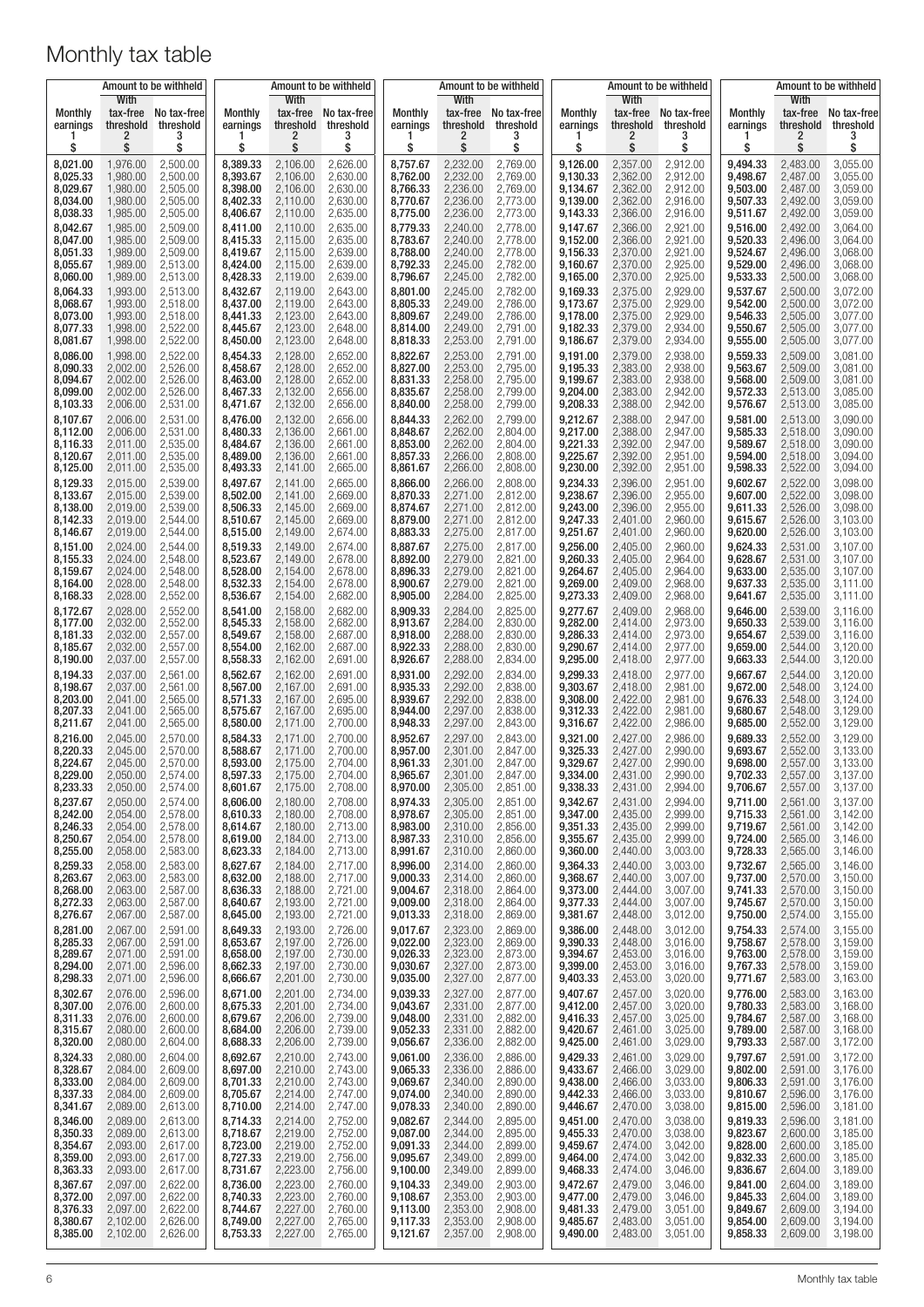|                          | Amount to be withheld                                 |                                     | Amount to be withheld          |                                          |                                     | Amount to be withheld          |                                          |                                     |                                       |                                          | Amount to be withheld               | Amount to be withheld          |                                          |                                |
|--------------------------|-------------------------------------------------------|-------------------------------------|--------------------------------|------------------------------------------|-------------------------------------|--------------------------------|------------------------------------------|-------------------------------------|---------------------------------------|------------------------------------------|-------------------------------------|--------------------------------|------------------------------------------|--------------------------------|
| Monthly<br>earnings<br>S | With<br>tax-free<br>threshold<br>$\overline{2}$<br>\$ | No tax-free<br>threshold<br>3<br>\$ | Monthly<br>earnings<br>1<br>\$ | With<br>tax-free<br>threshold<br>2<br>\$ | No tax-free<br>threshold<br>3<br>\$ | Monthly<br>earnings<br>в<br>\$ | With<br>tax-free<br>threshold<br>2<br>\$ | No tax-free<br>threshold<br>3<br>\$ | <b>Monthly</b><br>earnings<br>1<br>\$ | With<br>tax-free<br>threshold<br>2<br>\$ | No tax-free<br>threshold<br>3<br>\$ | Monthly<br>earnings<br>ı<br>\$ | With<br>tax-free<br>threshold<br>2<br>\$ | No tax-free<br>threshold<br>\$ |
| 9,862.67                 | 2,613.00                                              | 3,198.00                            | 10,057.67                      | 2,682.00                                 | 3,276.00                            | 10,252.67                      | 2,760.00                                 | 3,350.00                            | 10.447.67                             | 2,834.00                                 | 3,428.00                            | 10,642.67                      | 2,912.00                                 | 3,501.00                       |
| 9,867.00                 | 2.613.00                                              | 3,198.00                            | 10,062.00                      | 2,682.00                                 | 3,276.00                            | 10,257.00                      | 2,760.00                                 | 3,354.00                            | 10,452.00                             | 2,834.00                                 | 3,428.00                            | 10,647.00                      | 2,912.00                                 | 3.506.00                       |
| 9,871.33                 | 2,617.00                                              | 3,202.00                            | 10,066.33                      | 2,687.00                                 | 3,276.00                            | 10,261.33                      | 2,760.00                                 | 3,354.00                            | 10,456.33                             | 2,838.00                                 | 3,428.00                            | 10,651.33                      | 2,912.00                                 | 3,506.00                       |
| 9,875.67                 | 2,617.00                                              | 3,202.00                            | 10,070.67                      | 2,687.00                                 | 3,280.00                            | 10,265.67                      | 2,765.00                                 | 3,354.00                            | 10,460.67                             | 2,838.00                                 | 3,432.00                            | 10,655.67                      | 2,916.00                                 | 3,506.00                       |
| 9,880.00                 | 2,617.00                                              | 3,207.00                            | 10,075.00                      | 2,691.00                                 | 3,280.00                            | 10,270.00                      | 2,765.00                                 | 3,358.00                            | 10,465.00                             | 2,843.00                                 | 3,432.00                            | 10,660.00                      | 2,916.00                                 | 3,510.00                       |
| 9,884.33                 | 2,622.00                                              | 3,207.00                            | 10,079.33                      | 2,691.00                                 | 3,285.00                            | 10,274.33                      | 2,765.00                                 | 3,358.00                            | 10,469.33                             | 2,843.00                                 | 3,436.00                            | 10,664.33                      | 2,921.00                                 | 3,510.00                       |
| 9,888.67                 | 2,622.00                                              | 3,207.00                            | 10,083.67                      | 2,691.00                                 | 3,285.00                            | 10,278.67                      | 2,769.00                                 | 3,358.00                            | 10,473.67                             | 2,843.00                                 | 3,436.00                            | 10,668.67                      | 2,921.00                                 | 3,514.00                       |
| 9,893.00                 | 2,622.00                                              | 3,211.00                            | 10,088.00                      | 2,695.00                                 | 3,285.00                            | 10,283.00                      | 2,769.00                                 | 3,363.00                            | 10,478.00                             | 2,847.00                                 | 3,436.00                            | 10,673.00                      | 2,921.00                                 | 3,514.00                       |
| 9,897.33                 | 2,626.00                                              | 3,211.00                            | 10,092.33                      | 2,695.00                                 | 3,289.00                            | 10,287.33                      | 2,773.00                                 | 3,363.00                            | 10,482.33                             | 2,847.00                                 | 3,441.00                            | 10,677.33                      | 2,925.00                                 | 3,514.00                       |
| 9,901.67                 | 2,626.00                                              | 3,215.00                            | 10,096.67                      | 2,695.00                                 | 3,289.00                            | 10,291.67                      | 2,773.00                                 | 3,367.00                            | 10,486.67                             | 2,851.00                                 | 3,441.00                            | 10,681.67                      | 2,925.00                                 | 3,519.00                       |
| 9,906.00                 | 2,626.00                                              | 3,215.00                            | 10,101.00                      | 2,700.00                                 | 3,289.00                            | 10,296.00                      | 2,773.00                                 | 3,367.00                            | 10,491.00                             | 2,851.00                                 | 3,445.00                            | 10,686.00                      | 2,929.00                                 | 3,519.00                       |
| 9,910.33                 | 2,630.00                                              | 3,215.00                            | 10,105.33                      | 2,700.00                                 | 3,293.00                            | 10,300.33                      | 2,778.00                                 | 3,367.00                            | 10,495.33                             | 2,851.00                                 | 3,445.00                            | 10,690.33                      | 2,929.00                                 | 3,523.00                       |
| 9,914.67                 | 2,630.00                                              | 3,220.00                            | 10,109.67                      | 2,704.00                                 | 3,293.00                            | 10,304.67                      | 2,778.00                                 | 3,371.00                            | 10,499.67                             | 2,856.00                                 | 3,445.00                            | 10,694.67                      | 2,929.00                                 | 3,523.00                       |
| 9,919.00                 | 2,630.00                                              | 3,220.00                            | 10,114.00                      | 2,704.00                                 | 3,298.00                            | 10,309.00                      | 2,782.00                                 | 3,371.00                            | 10,504.00                             | 2,856.00                                 | 3,449.00                            | 10,699.00                      | 2,934.00                                 | 3,523.00                       |
| 9,923.33                 | 2,635.00                                              | 3,220.00                            | 10,118.33                      | 2,704.00                                 | 3,298.00                            | 10,313.33                      | 2,782.00                                 | 3,376.00                            | 10,508.33                             | 2,860.00                                 | 3,449.00                            | 10,703.33                      | 2,934.00                                 | 3,527.00                       |
| 9,927.67                 | 2,635.00                                              | 3,224.00                            | 10,122.67                      | 2,708.00                                 | 3,298.00                            | 10,317.67                      | 2,782.00                                 | 3,376.00                            | 10,512.67                             | 2,860.00                                 | 3,454.00                            | 10,707.67                      | 2,934.00                                 | 3,527.00                       |
| 9,932.00                 | 2,635.00                                              | 3,224.00                            | 10,127.00                      | 2,708.00                                 | 3,302.00                            | 10,322.00                      | 2,786.00                                 | 3,376.00                            | 10,517.00                             | 2,860.00                                 | 3,454.00                            | 10,712.00                      | 2,938.00                                 | 3,527.00                       |
| 9,936.33                 | 2,639.00                                              | 3,228.00                            | 10,131.33                      | 2,713.00                                 | 3,302.00                            | 10,326.33                      | 2,786.00                                 | 3,380.00                            | 10,521.33                             | 2,864.00                                 | 3,454.00                            | 10,716.33                      | 2,938.00                                 | 3,532.00                       |
| 9.940.67                 | 2.639.00                                              | 3,228.00                            | 10.135.67                      | 2.713.00                                 | 3,306.00                            | 10.330.67                      | 2,791.00                                 | 3,380.00                            | 10.525.67                             | 2.864.00                                 | 3,458.00                            | 10.720.67                      | 2,942.00                                 | 3,532.00                       |
| 9,945.00                 | 2,639.00                                              | 3,228.00                            | 10,140.00                      | 2,713.00                                 | 3,306.00                            | 10,335.00                      | 2,791.00                                 | 3,384.00                            | 10,530.00                             | 2,864.00                                 | 3,458.00                            | 10,725.00                      | 2,942.00                                 | 3,536.00                       |
| 9,949.33                 | 2,643.00                                              | 3,233.00                            | 10,144.33                      | 2,717.00                                 | 3,306.00                            | 10,339.33                      | 2,791.00                                 | 3,384.00                            | 10,534.33                             | 2,869.00                                 | 3,458.00                            | 10,729.33                      | 2,942.00                                 | 3,536.00                       |
| 9,953.67                 | 2,643.00                                              | 3,233.00                            | 10,148.67                      | 2,717.00                                 | 3,311.00                            | 10,343.67                      | 2,795.00                                 | 3,384.00                            | 10,538.67                             | 2,869.00                                 | 3,462.00                            | 10,733.67                      | 2,947.00                                 | 3,536.00                       |
| 9.958.00                 | 2.643.00                                              | 3,237.00                            | 10,153.00                      | 2,721.00                                 | 3,311.00                            | 10,348.00                      | 2,795.00                                 | 3,389.00                            | 10,543.00                             | 2,873.00                                 | 3,462.00                            | 10,738.00                      | 2,947.00                                 | 3,540.00                       |
| 9,962.33                 | 2,648.00                                              | 3,237.00                            | 10.157.33                      | 2,721.00                                 | 3,315.00                            | 10,352.33                      | 2,795.00                                 | 3,389.00                            | 10.547.33                             | 2,873.00                                 | 3,467.00                            | 10,742.33                      | 2,951.00                                 | 3,540.00                       |
| 9,966.67                 | 2,648.00                                              | 3,237.00                            | 10,161.67                      | 2,721.00                                 | 3,315.00                            | 10,356.67                      | 2,799.00                                 | 3,389.00                            | 10,551.67                             | 2,873.00                                 | 3,467.00                            | 10,746.67                      | 2,951.00                                 | 3,545.00                       |
| 9,971.00                 | 2,648.00                                              | 3,241.00                            | 10,166.00                      | 2,726.00                                 | 3,315.00                            | 10,361.00                      | 2,799.00                                 | 3,393.00                            | 10,556.00                             | 2,877.00                                 | 3,467.00                            | 10,751.00                      | 2,951.00                                 | 3,545.00                       |
| 9.975.33                 | 2.652.00                                              | 3,241.00                            | 10,170.33                      | 2,726.00                                 | 3,319.00                            | 10,365.33                      | 2,804.00                                 | 3,393.00                            | 10,560.33                             | 2.877.00                                 | 3,471.00                            | 10,755.33                      | 2.955.00                                 | 3,545.00                       |
| 9.979.67                 | 2,652.00                                              | 3,246.00                            | 10,174.67                      | 2,730.00                                 | 3,319.00                            | 10,369.67                      | 2,804.00                                 | 3,397.00                            | 10,564.67                             | 2,882.00                                 | 3,471.00                            | 10,759.67                      | 2,955.00                                 | 3,549.00                       |
| 9,984.00                 | 2,652.00                                              | 3,246.00                            | 10,179.00                      | 2,730.00                                 | 3,319.00                            | 10,374.00                      | 2,804.00                                 | 3,397.00                            | 10,569.00                             | 2,882.00                                 | 3,475.00                            | 10,764.00                      | 2,960.00                                 | 3,549.00                       |
| 9,988.33                 | 2,656.00                                              | 3,246.00                            | 10,183.33                      | 2,730.00                                 | 3,324.00                            | 10,378.33                      | 2,808.00                                 | 3,397.00                            | 10,573.33                             | 2,882.00                                 | 3,475.00                            | 10,768.33                      | 2,960.00                                 | 3,553.00                       |
| 9,992.67                 | 2,656.00                                              | 3,250.00                            | 10,187.67                      | 2,734.00                                 | 3,324.00                            | 10,382.67                      | 2,808.00                                 | 3,402.00                            | 10,577.67                             | 2,886.00                                 | 3,475.00                            | 10,772.67                      | 2,960.00                                 | 3,553.00                       |
| 9,997.00                 | 2,661.00                                              | 3,250.00                            | 10,192.00                      | 2,734.00                                 | 3,328.00                            | 10,387.00                      | 2,812.00                                 | 3,402.00                            | 10,582.00                             | 2,886.00                                 | 3,480.00                            | 10,777.00                      | 2,964.00                                 | 3,553.00                       |
| 10,001.33                | 2,661.00                                              | 3,250.00                            | 10,196.33                      | 2,734.00                                 | 3,328.00                            | 10,391.33                      | 2,812.00                                 | 3,406.00                            | 10,586.33                             | 2,890.00                                 | 3,480.00                            | 10,781.33                      | 2,964.00                                 | 3,558.00                       |
| 10,005.67                | 2,661.00                                              | 3,254.00                            | 10,200.67                      | 2,739.00                                 | 3,328.00                            | 10,395.67                      | 2,812.00                                 | 3,406.00                            | 10,590.67                             | 2,890.00                                 | 3,484.00                            | 10,785.67                      | 2,964.00                                 | 3,558.00                       |
| 10,010.00                | 2,665.00                                              | 3,254.00                            | 10,205.00                      | 2,739.00                                 | 3,332.00                            | 10,400.00                      | 2,817.00                                 | 3,406.00                            | 10,595.00                             | 2,890.00                                 | 3,484.00                            | 10,790.00                      | 2,968.00                                 | 3,558.00                       |
| 10,014.33                | 2,665.00                                              | 3,259.00                            | 10,209.33                      | 2,743.00                                 | 3,332.00                            | 10,404.33                      | 2,817.00                                 | 3.410.00                            | 10,599.33                             | 2,895.00                                 | 3,484.00                            | 10,794.33                      | 2,968.00                                 | 3,562.00                       |
| 10,018.67                | 2,665.00                                              | 3,259.00                            | 10,213.67                      | 2,743.00                                 | 3,337.00                            | 10,408.67                      | 2,821.00                                 | 3,410.00                            | 10.603.67                             | 2,895.00                                 | 3,488.00                            | 10,798.67                      | 2,973.00                                 | 3,562.00                       |
| 10,023.00                | 2,669.00                                              | 3,259.00                            | 10,218.00                      | 2,743.00                                 | 3,337.00                            | 10,413.00                      | 2,821.00                                 | 3,415.00                            | 10,608.00                             | 2,899.00                                 | 3,488.00                            | 10,803.00                      | 2,973.00                                 | 3,566.00                       |
| 10,027.33                | 2,669.00                                              | 3,263.00                            | 10,222.33                      | 2,747.00                                 | 3,337.00                            | 10,417.33                      | 2,821.00                                 | 3,415.00                            | 10.612.33                             | 2,899.00                                 | 3,488.00                            | 10,807.33                      | 2,973.00                                 | 3,566.00                       |
| 10,031.67                | 2,674.00                                              | 3,263.00                            | 10,226.67                      | 2,747.00                                 | 3,341.00                            | 10,421.67                      | 2,825.00                                 | 3,415.00                            | 10,616.67                             | 2,899.00                                 | 3,493.00                            | 10,811.67                      | 2,977.00                                 | 3,566.00                       |
| 10,036.00                | 2,674.00                                              | 3,267.00                            | 10,231.00                      | 2,752.00                                 | 3,341.00                            | 10,426.00                      | 2,825.00                                 | 3,419.00                            | 10,621.00                             | 2,903.00                                 | 3,493.00                            | 10,816.00                      | 2,977.00                                 | 3,571.00                       |
| 10,040.33                | 2,674.00                                              | 3,267.00                            | 10,235.33                      | 2,752.00                                 | 3,345.00                            | 10,430.33                      | 2,830.00                                 | 3,419.00                            | 10,625.33                             | 2,903.00                                 | 3,497.00                            | 10,820.33                      | 2,981.00                                 | 3,571.00                       |
| 10,044.67                | 2,678.00                                              | 3,267.00                            | 10,239.67                      | 2,752.00                                 | 3,345.00                            | 10,434.67                      | 2,830.00                                 | 3,419.00                            | 10,629.67                             | 2,903.00                                 | 3,497.00                            | 10,824.67                      | 2,981.00                                 | 3,575.00                       |
| 10,049.00                | 2,678.00                                              | 3,272.00                            | 10,244.00                      | 2,756.00                                 | 3,345.00                            | 10,439.00                      | 2,830.00                                 | 3,423.00                            | 10,634.00                             | 2,908.00                                 | 3,497.00                            | 10,829.00                      | 2,981.00                                 | 3,575.00                       |
| 10,053.33                | 2,682.00                                              | 3,272.00                            | 10,248.33                      | 2,756.00                                 | 3,350.00                            | 10,443.33                      | 2,834.00                                 | 3,423.00                            | 10,638.33                             | 2,908.00                                 | 3,501.00                            | 10,833.33                      | 2,986.00                                 | 3,575.00                       |

Where the tax-free threshold is claimed and your employee earns:

■ more than \$10,833.33 but less than \$14,997.67, withhold \$2,986 plus 39 cents for each \$1 of earnings in excess of \$10,833.33 ■ more than \$14,997.66, withhold \$4,611 plus 47 cents for each \$1 of earnings in excess of \$14,997.66.

Where the tax-free threshold is not claimed and your employee earns:

■ more than \$10,833.33 but less than \$13,481.00, withhold \$3,575 plus 39 cents for each \$1 of earnings in excess of \$10,833.33

■ more than \$13,480.99, withhold \$4,611 plus 47 cents for each \$1 of earnings in excess of \$13,480.99.